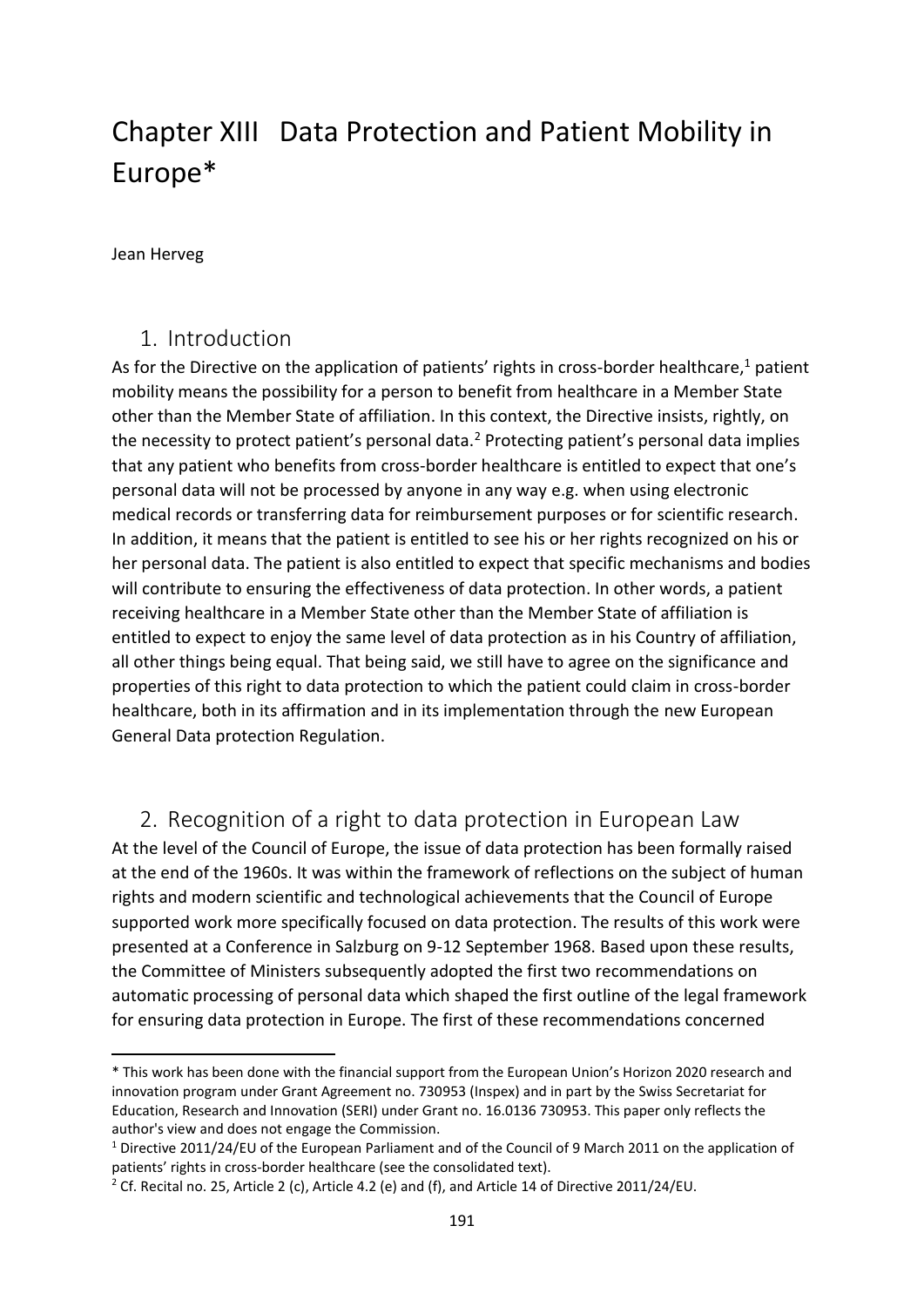databases in the private sector<sup>3</sup> and the second, databases in the public sector.<sup>4</sup> The continuation and development of the Council of Europe's activities in data protection resulted in the adoption of the 28 January 1981 Convention for the protection of individuals with regard to automatic processing of personal data (Treaty no.  $108$ <sup>5</sup> as well as numerous sectoral or thematic recommendations.<sup>6</sup>

Relatively early in time several cases related to data protection were brought before the European Court of Human Rights. When assessing the necessity of an interference in a democratic society in the famous *Z v Finland* judgment of 25 February 1997, the Court explicitly stressed the importance and need to protect personal data for the exercise of the right to respect for private and family life.<sup>7</sup> Since then, the Court has repeatedly and consistently proclaimed that:

- The protection of personal data (and health information are not the least) plays a fundamental role in the exercise of the right to respect for private and family life.
- Respecting the confidentiality of health information is an essential principle of the legal system of all Contracting Parties to the Convention; it is essential not only to protect patients' privacy but also to preserve their confidence in the medical profession and health services in general. Without such protection, persons requiring medical care could be discouraged from providing the personal and intimate information necessary to get the appropriate treatment and even to consult a doctor. That could end up jeopardizing their health or, in case of communicable diseases, that of the community.
- Domestic legislation should therefore provide appropriate safeguards to prevent the use of personal data and in particular any communication or disclosure of personal data relating to health, which does not comply with the guarantees provided by Article 8 of the Convention.

In addition to this assertion of the importance and need to protect personal data for the exercise of the right to respect for private and family life,<sup>8</sup> the European Court of Human Rights has developed a substantial case-law in many areas interesting data protection:<sup>9</sup>

**<sup>.</sup>** <sup>3</sup> Council of Europe, Resolution (73) 22 on the protection of the privacy of individuals vis-a-vis electronic data banks in the private sector, adopted by the Committee of Ministers on 26 September 1973 at the 224<sup>th</sup> meeting of the Ministers' Deputies.

<sup>4</sup> Council of Europe, Resolution (74) 29 on the protection of the privacy of individuals vis-a-vis electronic data banks in the public sector, adopted by the Committee of Ministers on 20 September 1974 at the 236<sup>th</sup> meeting of the Ministers' Deputies.

<sup>5</sup> This Convention is under revision.

 $6$  Recommendation 97 (5) on the protection of medical data is also under revision.

<sup>7</sup> *Z v Finland* (ECtHR, 25 February 1997), appl. no 22009/93, para 95.

<sup>&</sup>lt;sup>8</sup> On the basis of which it could already be argued that each State has a positive obligation to protect personal data.

<sup>9</sup> Without prejudice to the question of the relationship between personal data and the sphere of private life (do all personal data fall within the private sphere?) and the question between interference and data processing (does any processing of data amount to an interference with the exercise of the right to respect for private life?). These are difficult and unresolved questions to date in the case-law of the European Court of Human Rights. Regarding the case-law of the Court to date (until 31 December 2016), it does not seem possible to say that all personal data fall within the private sphere within the meaning of Article 8.1 or that any processing of data constituted an interference with the exercise of the right to privacy within the meaning of Article 8.2. On the other hand, there are sufficient indications in the Court's decisions and judgments, as well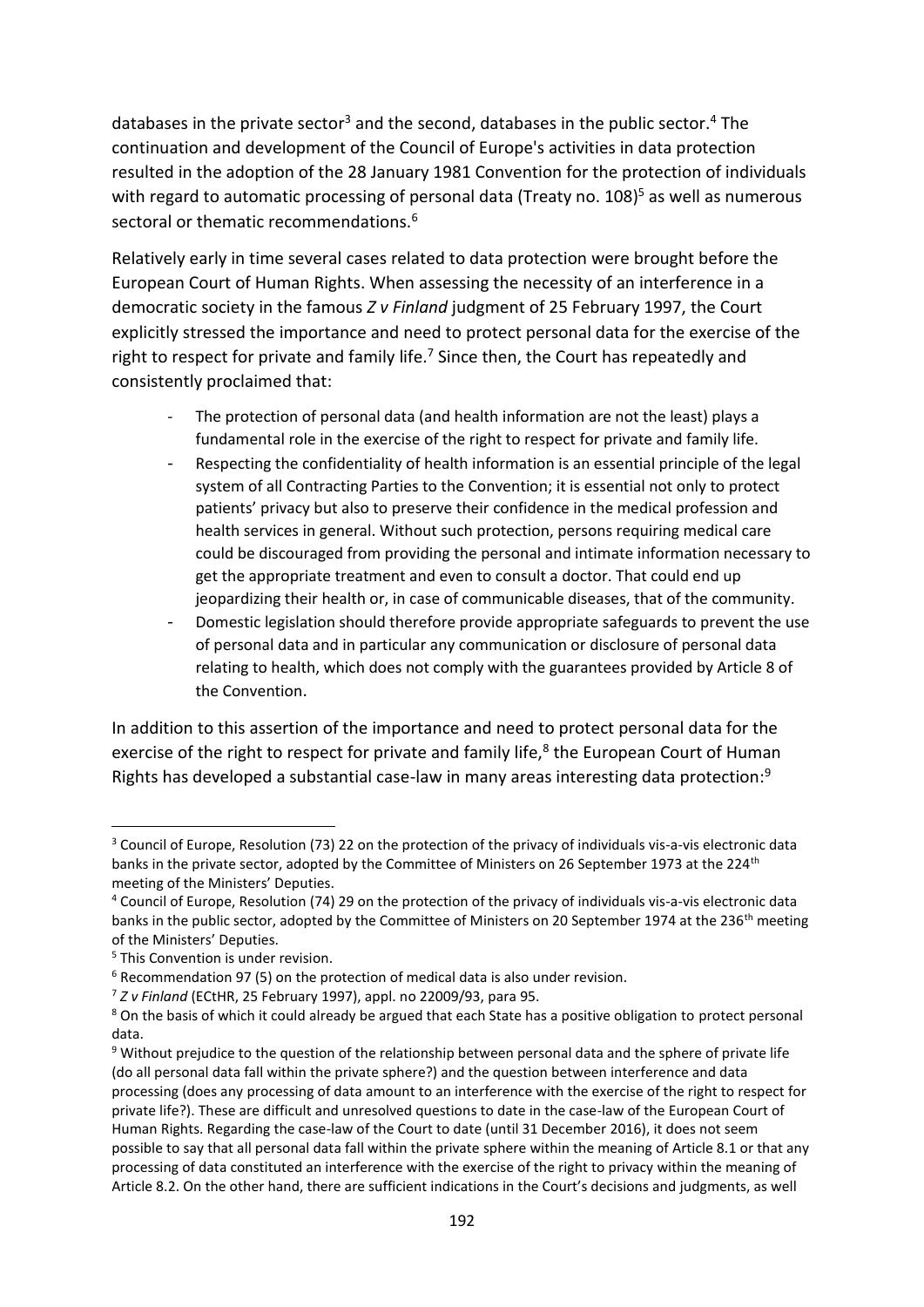- surveillance of individuals and protection of their communications;
- personal identity and filiation;
- protection of reputation;
- systematic collection of public data;
- collection, conservation and use of data;
- protection against disclosure of data;
- protection of medical data;
- medical records;
- medical records security;
- access right (including the right to get a copy);
- data security;
- the right to one's image;
- genetic testing;
- collection and retention of data by the police;

- taking and preservation of fingerprints, human cellular substantive, and realization and conservation of DNA profiles;

- criminal records and files of sexual offenders;
- search and seizure of computer data;
- national security;
- protection against hidden cameras;
- motor vehicle registrations;
- records of bankrupts;

1

- protection of bank data.

At the level of the European Community (now the European Union), the issue of data protection was formally embraced by the European Parliament on 8 April 1976. At that date, it instructed its Legal Committee to report on the Community actions to be taken or pursued with a view to ensuring the protection of human rights in relation to the development of technical progress in the field of informatics.<sup>10</sup> This Legal Committee then set up a subcommittee on "Informatics and Human Rights". The latter organized a public debate on

as in some dissenting opinions, to support the opposite view. In any event, the principle adopted in the context of the assessment of the necessity of the interference in a democratic society makes it possible not to have to decide.

 $10$  Resolution adopted on 8 April 1976 OJ C 100, 3 May 1976 p. 27.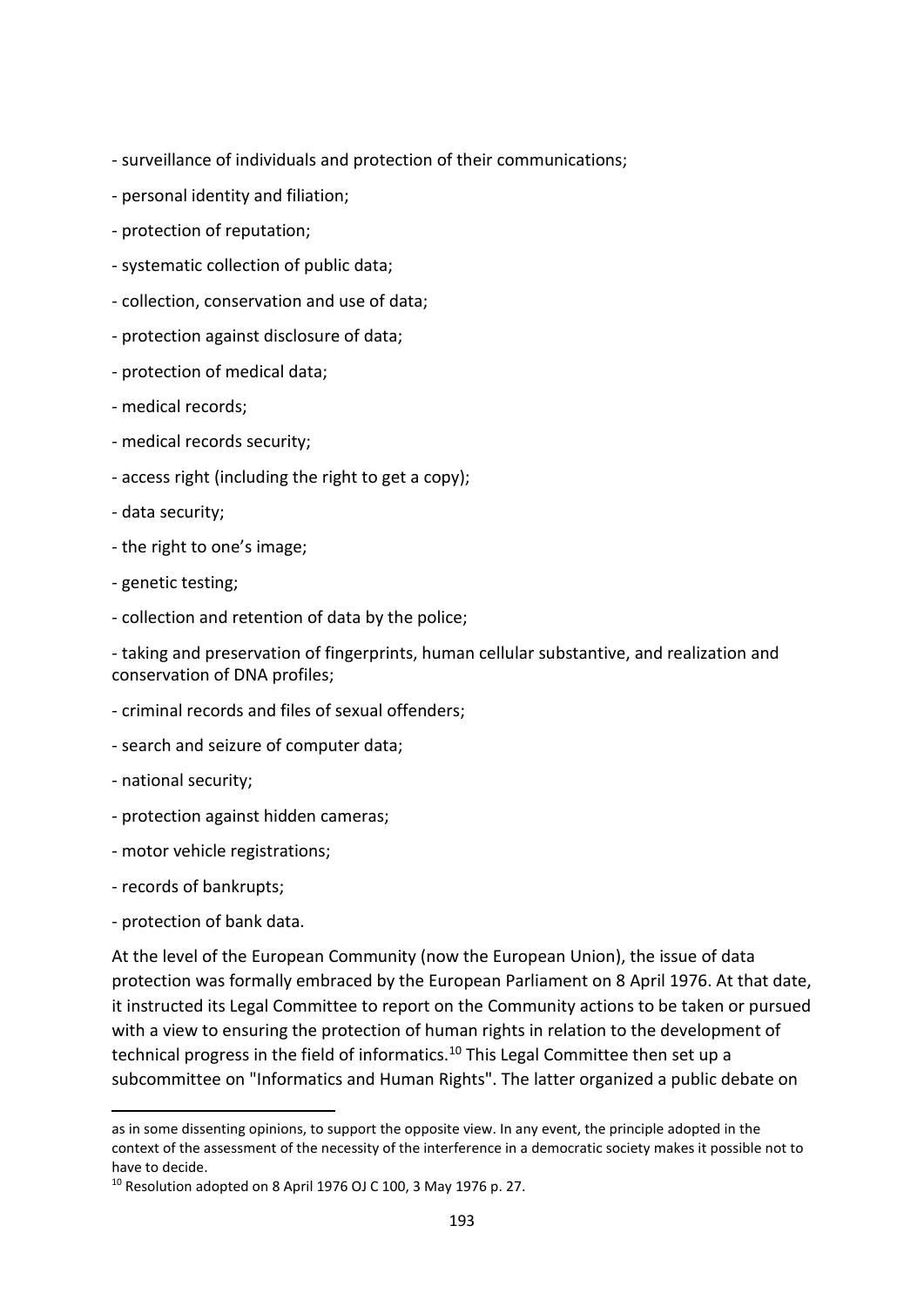informatics and human rights in early 1978. This work resulted in the adoption on 5 June 1979 of a Resolution on the protection of human rights in the face of the development of technical progress in the field of informatics. $11$  Then, after the adoption of the OECD Guidelines for the Protection of Privacy and Transborder Data Flows on 23 September 1980, the European Community adopted on 24 October 1995 the Directive 95/46/EC on the protection of individuals with regard to the processing of personal data and on the free movement of such data.<sup>12</sup> Its objective was to harmonize data protection legislations across the European Community and to state the principle of the free movement of personal data within the common market.<sup>13</sup> As from 25 May 2018, data protection will be ensured in Europe by the General Data Protection Regulation.<sup>14</sup>

But fundamentally, beyond the recognition of the importance and need to protect data for the exercise of the right to respect for private and family life, beyond the Member States' positive obligation to ensure data protection, beyond the development of the European Court of Human Rights case-law on data protection, and beyond the establishment of a specific legal framework to ensure data protection (at the level of the Council of Europe or the European Union), it was not until the adoption of the Charter of Fundamental Rights of the European Union on 7 December 2000 that the existence of a right to data protection was explicitly and formally recognized as a fundamental right at the European level. Since then, Article 8 of this Charter provides that: $15$ 

<sup>11</sup> OJ 5 June 1979 no. C 140/34.

<sup>&</sup>lt;sup>12</sup> OJ L 281 23 November 1995 p. 31 (take into account the consolidated text).

<sup>&</sup>lt;sup>13</sup> This legal framework has been supplemented by Regulation (EC) no 45/2001 of 18 December 2000 on the protection of individuals with regard to the processing of personal data by the Community institutions and bodies and on the free movement of such data, Directive 2002/5EC of 12 July 2002 concerning the processing of personal data and the protection of privacy in the electronic communications sector (Directive on privacy and electronic communications), Commission Regulation (EU) no 611/2013 of 24 June 2013 on the measures applicable to the notification of personal data breaches under Directive 2002/58/EC of the European Parliament and of the Council on privacy and electronic communications, Directive 2006/24/EC of 15 March 2006 on the retention of data generated or processed in connection with the provision of publicly available electronic communications services or of public communications networks and amending Directive 2002/58/EC (the latter has been declared invalid by the Court of Justice of the European Union in a judgement of 8 April 2017 in joined cases C-293/12 and C-594/12).

<sup>&</sup>lt;sup>14</sup> Regulation (EU) 2016/679 on the protection of natural persons with regard to the processing of personal data and on the free movement of such data, and repealing Directive 95/46/EC (General Data Protection Regulation), OJ L 119 4 May 2016 p. 1. This Regulation was adopted at the same time (and as a prerequisite), on the one hand, that Directive (EU) 2016/680 of 27 April 2016 on the protection of natural persons with regard to the processing of personal data by competent authorities for the purposes of the prevention, investigation, detection or prosecution of criminal offences or the execution of criminal penalties, and on the free movement of such data, and repealing Council Framework Decision 2008/977/JHA and, on the other hand, that Directive (EU) 2016/681 of 27 April 2016 on the use of passenger name record (PNR) data for the prevention, detection, investigation and prosecution of terrorist offences and serious crime. The General Data Protection Regulation is applicable in 28 countries and concerns directly more than five hundred million people (without taking into account its indirect effects notably in the matter of transfers of personal data to third countries or international organizations). On the Regulation, see: S Gutwirth, R Leenes and P De Hert (eds.), *Reforming European Data Protection Law*, Law, Governance and Technology Series, Issues in Privacy and Data Protection, volume 20, Springer, 2015.

<sup>&</sup>lt;sup>15</sup> Charter of fundamental rights of the European Union, 2016/C 202/02. See Working Party on the Protection of Individuals with Regard to the Processing of Personal Data *Recommendation 4/99 on the inclusion of the*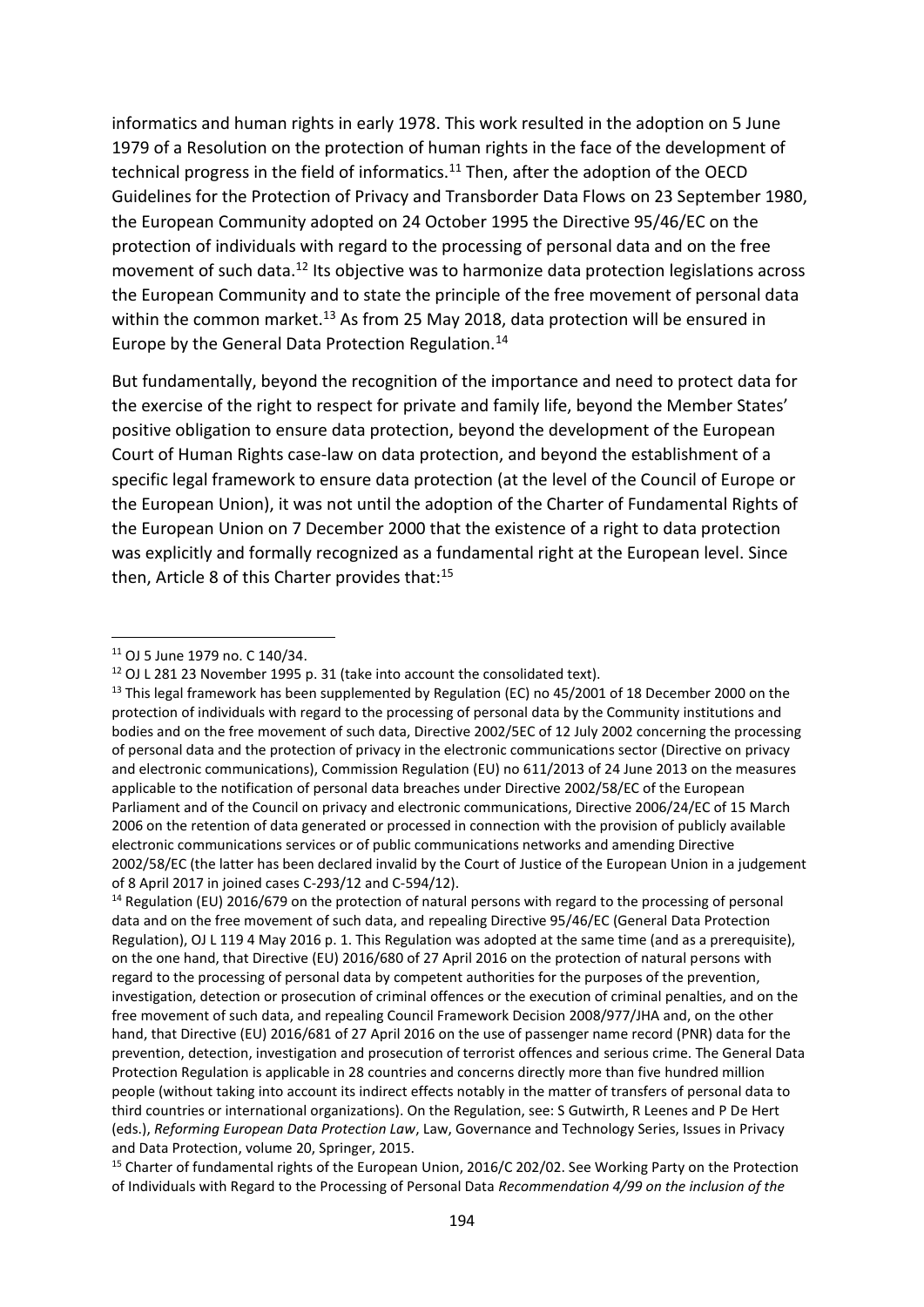1. Everyone has the right to the protection of personal data concerning him or her. 2. Such data must be processed fairly for specified purposes and on the basis of the consent of the person concerned or some other legitimate basis laid down by law. Everyone has the right of access to data which has been collected concerning him or her, and the right to have it rectified.

3. Compliance with these rules shall be subject to control by an independent authority.

If the Charter had no legal value at the time of its adoption, it is now legally binding on the same basis as all the Union Treaties<sup>16</sup> since the entry into force of the Treaty of Lisbon in December 2009. The provisions of the Charter are addressed to the institutions, bodies, offices and agencies of the Union with due regard for the principle of subsidiarity and to the Member States only when they are implementing Union law (which includes national authorities as well as regional or local authorities or public bodies).<sup>17</sup> They all have to respect the rights, observe the principles and promote their application in accordance with their respective powers and respecting the limits of the powers of the Union as conferred on it in the Treaties.

On the other hand, the *Treaty on the Functioning of the European Union* also recognizes, under its provisions of general application, the right to data protection:<sup>18</sup>

1. Everyone has the right to the protection of personal data concerning them. 2. The European Parliament and the Council, acting in accordance with the ordinary legislative procedure, shall lay down the rules relating to the protection of individuals with regard to the processing of personal data by Union institutions, bodies, offices and agencies, and by the Member States when carrying out activities which fall within the scope of Union law, and the rules relating to the free movement of such data. Compliance with these rules shall be subject to the control of independent authorities. The rules adopted on the basis of this Article shall be without prejudice to the specific rules laid down in Article 39 of the Treaty on European Union.

It is to this extent that any patient who comes under the jurisdiction of a Member State<sup>19</sup> has the right to claim the protection of his or her personal data in cross-border healthcare<sup>20</sup>

*fundamental right to data protection in the European catalogue of fundamental rights* WP 26 7 September 1999.

<sup>&</sup>lt;sup>16</sup> This is confirmed by Article 6 of Treaty on the European Union.

<sup>&</sup>lt;sup>17</sup> On this, see the Explanatory Report on Article 51 of the Charter. It follows that the Charter of Fundamental Rights of the European Union does not apply in a general and undifferentiated or unconditional way. <sup>18</sup> See Article 16.

<sup>&</sup>lt;sup>19</sup> In the meaning of the first Article of the European Convention on Human Rights to which Article 52 of the Charter of Fundamental Rights of the European Union refers.

<sup>&</sup>lt;sup>20</sup> That is confirmed by Recital no 25 of Directive 2011/24: "The right to the protection of personal data is a fundamental right recognized by Article 8 of the Charter of Fundamental Rights of the European Union. Ensuring continuity of cross-border healthcare depends on transfer of personal data concerning patients' health. These personal data should be able to flow from one Member State to another, but at the same time the fundamental rights of the individuals should be safeguarded." Directive 95/46/EC of the European Parliament and of the Council of 24 October 1995 on the protection of individuals with regard to the processing of personal data and on the free movement of such data establishes the right for individuals to have access to their personal data concerning their health, for example the data in their medical records containing such information as diagnosis, examination results, assessments by treating physicians and any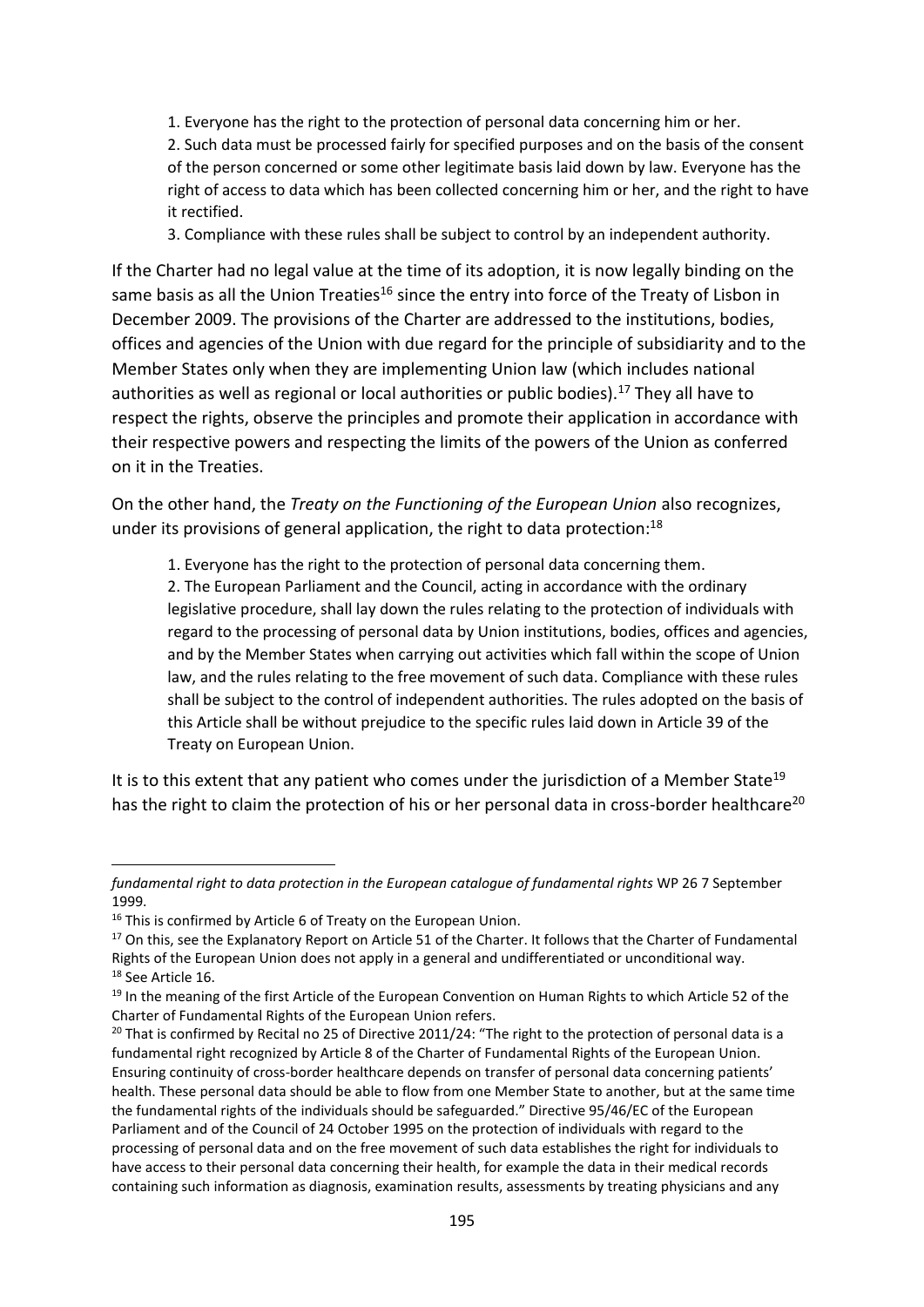due to the fact that, on the one hand, the European Union have a competence in crossborder healthcare and, on the other hand, the patient's right to data protection concerns, at least, the implementation of European law in the matter of cross-border healthcare.

All this means that data protection must be ensured in the context of cross-border healthcare provided to a patient by a health professional in a Member State other than the Member State of affiliation. This also means that the patient has the right to claim the benefit of this protection in the context of cross-border healthcare. It is therefore not only an obligation on the part of the health professional or the Member State but also, and above all, a right which the patient can claim against them. $21$ 

It remains to agree on the content of this protection as it is implemented in the new European General Data Protection Regulation,<sup>22</sup> either in terms of substantive and territorial scope, applicable substantive rules governing data processing, data subject's rights, obligations of data controller and processor, and data protection specific authorities and mechanisms ensuring data protection effectiveness.

# 3. Scope of the General Data Protection Regulation

In order to claim the benefit of the General Data Protection Regulation, the patient's personal data must be automatically processed, in whole or in part, or at least be included in a file, and the situation has to fall within the territorial scope of the General Data Protection Regulation.

### 3.1 Material scope of the General Data Protection Regulation

As it was already the case with Directive 95/46/EC, the General Data Protection Regulation applies<sup>23</sup> to the processing<sup>24</sup> of personal data wholly or partly by automated means and to

**<sup>.</sup>** treatment or interventions provided. Those provisions should also apply in the context of cross-border healthcare covered by this Directive.

<sup>21</sup> On the right to data protection, see: G Gonzalez Fuster, *The Emergence of Personal Data Protection as a Fundamental Right of the EU*, Law, Governance and Technology Series, Issues in Privacy and Data Protection, volume 16, Springer, 2014; B van der Sloot, 'Legal Fundamentalism: Is Data Protection Really a Fundamental Right ?', in R Leenes, R van Brakel, S Gitwirth and P De Hert (eds), *Data Protection and Privacy: (In)visibilities and Infrastructures*, Law, Governance and Technology Series, Issues in Privacy and Data Protection, volume 36, Springer, 2017, p. 3.

<sup>&</sup>lt;sup>22</sup> The provisions of which apply from 25 May 2018.

 $23$  See Article 2 for the material scope of the Regulation. See the exclusion for activities falling outside the scope of Union law and purely personal or household activities (Recital no. 18: "This Regulation does not apply to the processing of personal data by a natural person in the course of a purely personal or household activity and thus with no connection to a professional or commercial activity. Personal or household activities could include correspondence and the holding of addresses, or social networking and online activity undertaken within the context of such activities. However, this Regulation applies to controllers or processors which provide the means for processing personal data for such personal or household activities)".

<sup>&</sup>lt;sup>24</sup> Processing means any operation or set of operations which is performed on personal data or on sets of personal data, whether or not by automated means, such as collection, recording, organization, structuring, storage, adaptation or alteration, retrieval, consultation, use, disclosure by transmission, dissemination or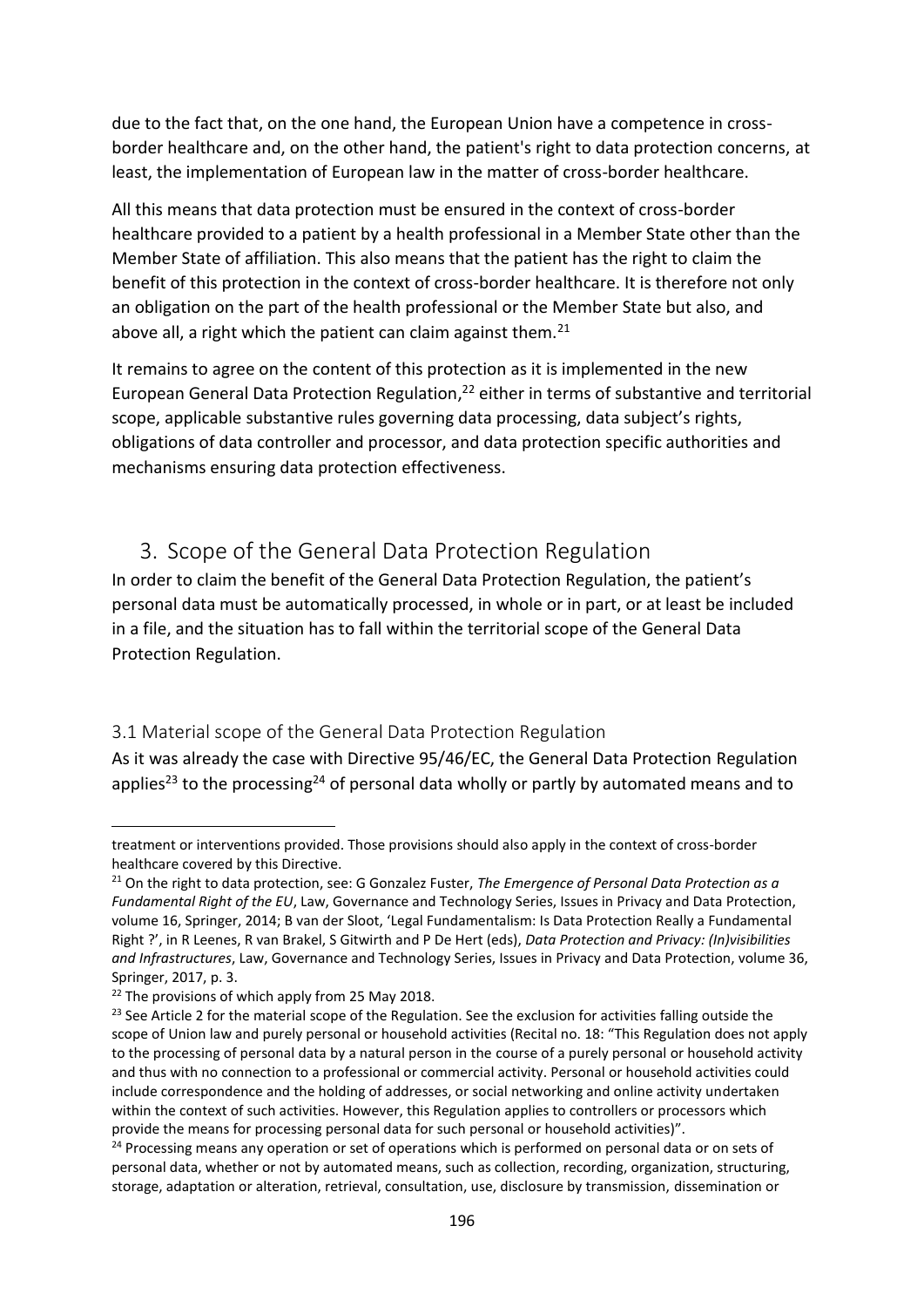the processing other than by automated means of personal data which form part of a filing system or are intended to form part of a filing system.<sup>25</sup>

The definition of *personal data* remains substantially unchanged except for the description of the elements likely to help to identify the data subject.<sup>26</sup> It should be recalled that, in accordance with Directive 95/46/EC, the General Data Protection Regulation and the caselaw of the Court of Justice of the European Union, the concept of *personal data* must be interpreted as widely as possible. However it has been suggested, but to no avail so far, to set contextual limits on the possibility of identifying the data subject, in order to respond to the criticism, partially justified, that by giving an excessive and somehow unlimited scope to the legislation, $27$  it ends up covering almost any kind of situations even when there is no informational content or when no one involved in the data processing is able to reasonably identify the data subject. It is possible to wonder whether this does not proceed from an operational difficulty in distinguishing the data or the processing which really matters.

However, whatever the controversies surrounding the notion of personal data, $^{28}$  it is likely that in almost all situations the patient's data in cross-border healthcare will be subjected to an automated processing, in whole or in part, or will be included in a file, as it should be in a modern and state-of-the-art practice of healthcare.

#### 3.2 Territorial scope of the General Data Protection Regulation

The General Data Protection Regulation applies first of all to the processing of personal data in the context of the activities of an establishment of a controller or a processor in the Union, regardless of whether the processing takes place in the Union or not.<sup>29</sup> It is thus beyond doubt that the processing of patient's data carried out by a healthcare professional providing cross-border healthcare to a patient falls under the scope of the Regulation.<sup>30</sup>

 $\overline{a}$ 

otherwise making available, alignment or combination, restriction, erasure or destruction (Article 4.2 of the Regulation).

<sup>&</sup>lt;sup>25</sup> The filing system means any structured set of personal data which are accessible according to specific criteria, whether centralized, decentralized or dispersed on a functional or geographical basis (Article 4.6 of the Regulation).

 $26$  Personal data means any information relating to an identified or identifiable natural person (data subject); an identifiable natural person is one who can be identified, directly or indirectly, in particular by reference to an identifier such as a name, an identification number, location data, an online identifier or to one or more factors specific to the physical, physiological, genetic, mental, economic, cultural or social identity of that natural person. The data subject does not have to be identified. It only has to be possible to identify the data subject. (Article 4.1 of the Regulation).

 $27$  Like data which does not yet qualify as personal data but which could become so in the light of technological developments.

 $28$  And they will be solved gradually as the Regulation is implemented and enforced.

<sup>&</sup>lt;sup>29</sup> Article 3.1 of the Regulation.

<sup>&</sup>lt;sup>30</sup> If the data controller or processor is not established in the Union, the Regulation applies to the processing of personal data of data subjects who are in the Union where the processing activities are related to the offering of goods or services, irrespective of whether a payment of the data subject is required, to such data subjects in the Union; or the monitoring of their behavior as far as their behavior takes place within the Union (Article 3.2). But the Regulation does not specify what is meant by a person who is on the territory of the European Union. This concept may cover accidental or tourist presence, transit, mere residence, domicile or principal or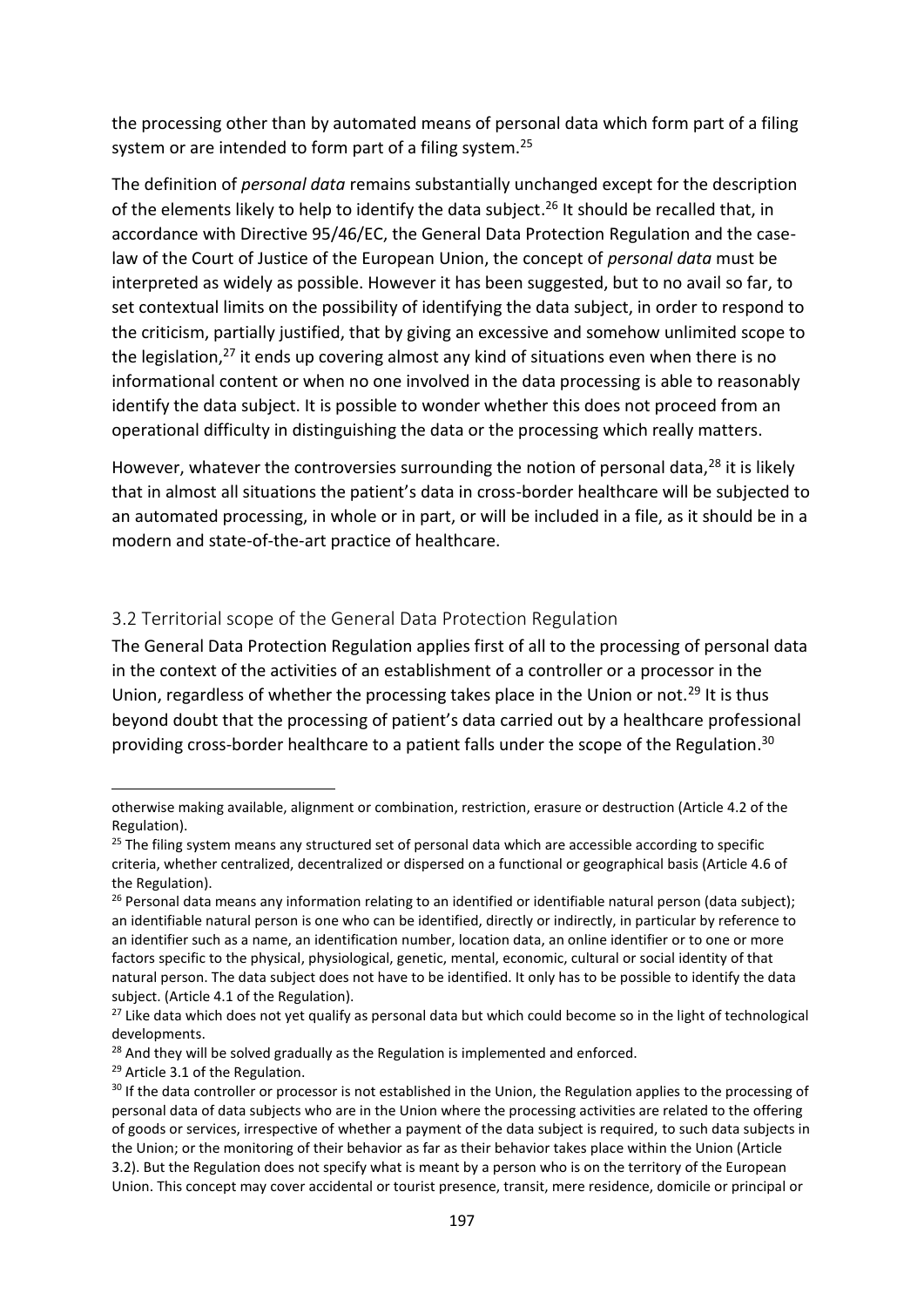# 4. Main actors in Data Protection

**.** 

Like the Convention of 28 January 1981 or Directive 95/46/EC, the General Data Protection Regulation does not explicitly determine its personal scope. However, the Regulation identifies the main actors in data protection. As in Directive 95/46/EC, the [data] controller is the person who, alone or jointly with others, determines the purposes and means of the data processing<sup>31</sup> and the processor is the one who processes personal data on behalf of the [data] controller.<sup>32</sup> The Regulation also identifies the recipient,<sup>33</sup> the third party,<sup>34</sup> the representative, $35$  the enterprise<sup>36</sup> and the group of undertakings.<sup>37</sup>

However, as with Directive 95/46/EC, the General Data Protection Regulation still does not provide a formal definition of the data subject even though the latter is supposed to be at the heart of the regulatory system. Whatever, the Regulation insists on the point that the protection applies irrespective of the nationality or residence of the data subject.<sup>38</sup>

secondary establishment in the territory of the European Union [within the territory of a Member State of the European Union]. Moreover, these notions do not have necessarily the same meaning in all the Member States. Finally the Regulation applies to the processing of personal data by a controller not established in the Union, but in a place where Member State law applies by virtue of public international law.

<sup>&</sup>lt;sup>31</sup> The [data] controller means the natural or legal person, public authority, agency or other body which, alone or jointly with others, determines the purposes and means of the processing of personal data; where the purposes and means of such processing are determined by Union or Member State law, the controller or the specific criteria for its nomination may be provided for by Union or Member State law (Article 4.7 of the Regulation). See Article 29 Data Protection Working Party *Opinion 1/2010 on the concepts of "controller" and "processor"* WP 169 16 February 2010.

<sup>&</sup>lt;sup>32</sup> The processor means a natural or legal person, public authority, agency or other body which processes personal data on behalf of the controller (Article 4.8 of the Regulation).

 $33$  The recipient means a natural or legal person, public authority, agency or another body, to which the personal data are disclosed, whether a third party or not. However, public authorities which may receive personal data in the framework of a particular inquiry in accordance with Union or Member State law shall not be regarded as recipients; the processing of those data by those public authorities shall be in compliance with the applicable data protection rules according to the purposes of the processing (Article 4.9 of the Regulation). <sup>34</sup> The third party means a natural or legal person, public authority, agency or body other than the data

subject, controller, processor and persons who, under the direct authority of the controller or processor, are authorized to process personal data (article 4.8 of the Regulation).

<sup>&</sup>lt;sup>35</sup> The representative means a natural or legal person established in the Union who, designated by the controller or processor, represents the controller or processor with regard to their respective obligations (Article 4.8 of the Regulation).

<sup>&</sup>lt;sup>36</sup> The enterprise means a natural or legal person engaged in an economic activity, irrespective of its legal form, including partnerships or associations regularly engaged in an economic activity (Article 4.8 of the Regulation).

<sup>&</sup>lt;sup>37</sup> The group of undertakings means a controlling undertaking and its controlled undertakings (Article 4.8 of the Regulation).

<sup>&</sup>lt;sup>38</sup> See recital 14. The protection extends to persons who are not nationals of any Member State and who do not reside in the territory of any Member State but whose data are processed by a data controller subject to the Regulation. In any case, this protection is expressly excluded for legal persons (see recital 14). The Regulation is, however, once again ambiguous. Indeed, it states that "This Regulation does not cover the processing of personal data which concerns legal persons and in particular undertakings established as legal persons, including the name and the form of the legal person and the contact details of the legal person". This last sentence seems to imply a form of derogation, which would mean that there would be some form of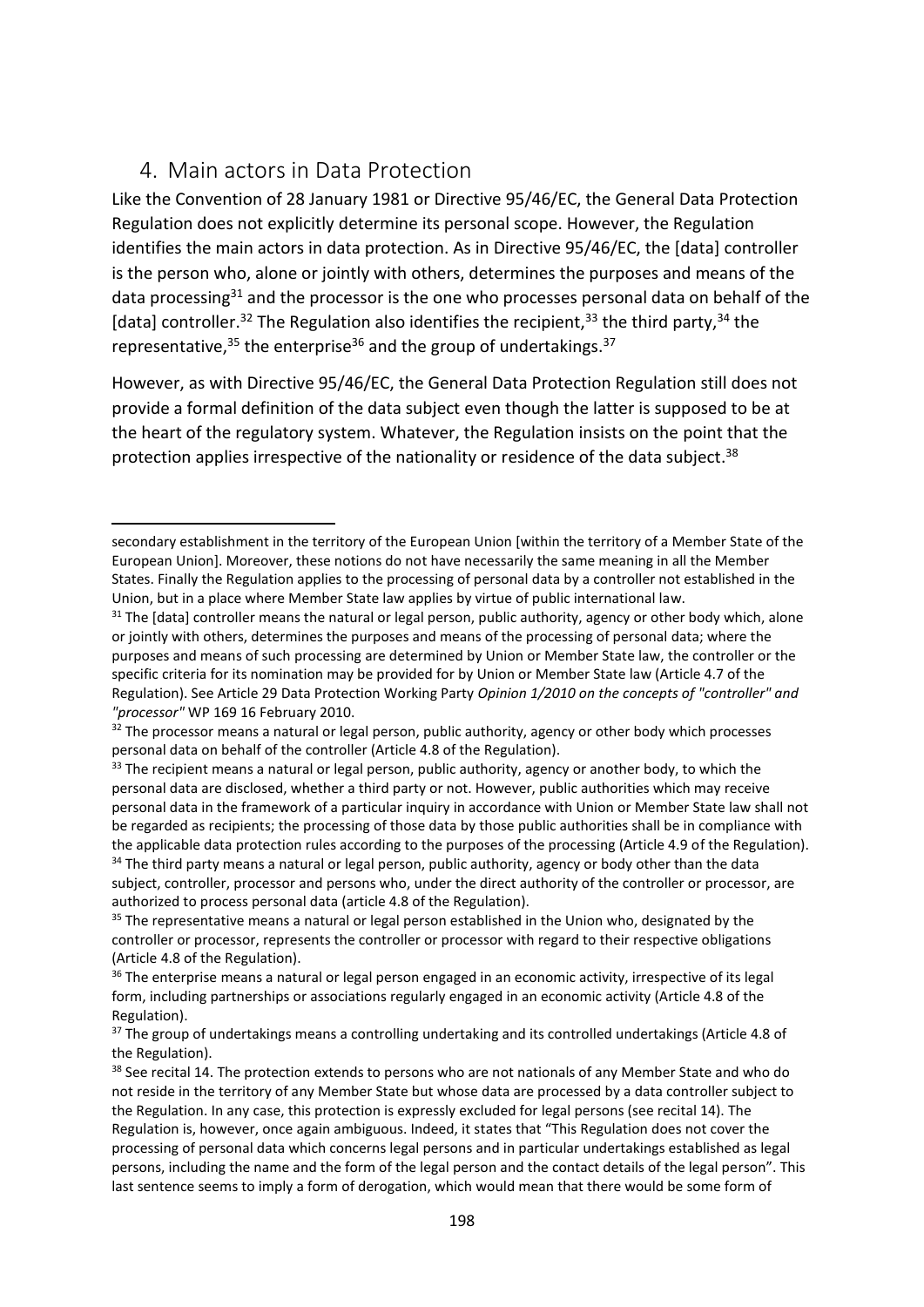In any case, all these actors must be properly identified when a health professional provides healthcare to a patient from a Member State other than the Member State of affiliation. This can lead to some problems in particular in the context of Internet platforms for patient's data communication, cloud computing services<sup>39</sup> or mobile applications (mHealth). 40

# 5. Substantive rules applicable to the processing of patient's personal data

The processing of patient's personal data may be subject to two types of substantive rules: on the one hand, the common uniform substantive rules laid down by the General Data Protection Regulation and, on the other hand, additional national substantive rules laid down by Member States.

### 5.1 Common uniform substantive rules applicable to the processing of personal data

The Regulation enumerates and details the principles applicable to all data processing. The principles are not that substantially different from the rules previously laid down in Directive 95/46/EC.

### *Principles relating to the processing of personal data*

**.** 

There are seven principles relating to the processing of personal data:

- i) Personal data must be processed lawfully, fairly and in a transparent manner in relation to the data subject (principles of *lawfulness, fairness and transparency*);
- ii) Personal data must be collected for specified, explicit and legitimate purposes and not further processed in a manner that is *incompatible* with those purposes (principle of *purpose limitation*).<sup>41</sup> Further processing for archiving purposes in the public interest, scientific or historical research purposes or statistical purposes should not be considered as incompatible with the initial purposes provided that it is subject to appropriate safeguards for the rights and freedoms of the data subject. These guarantees must ensure that technical and organizational measures are set in place to ensure compliance with the data minimization principle. <sup>42</sup> Whenever

protection for other data related to enterprises. In theory, this would be inaccurate, but this recital brings unnecessary doubt.

<sup>&</sup>lt;sup>39</sup> See Article 29 Data Protection Working Party *Opinion 05/2012 on Cloud Computing* WP 196 1<sup>st</sup> July 2012. <sup>40</sup> See Article 29 Data Protection Working Party *Opinion 02/2013 on apps on smart devices* WP 202 27 February 2013.

<sup>41</sup> See Article 29 Data Protection Working Party *Opinion 03/2013 on purpose limitation* WP 203 2 April 2013.

 $42$  These measures may include pseudonymization, to the extent that these purposes can be achieved in this way. Pseudonymisation means the processing of personal data in such a manner that the personal data can no longer be attributed to a specific data subject without the use of additional information, provided that such additional information is kept separately and is subject to technical and organizational measures to ensure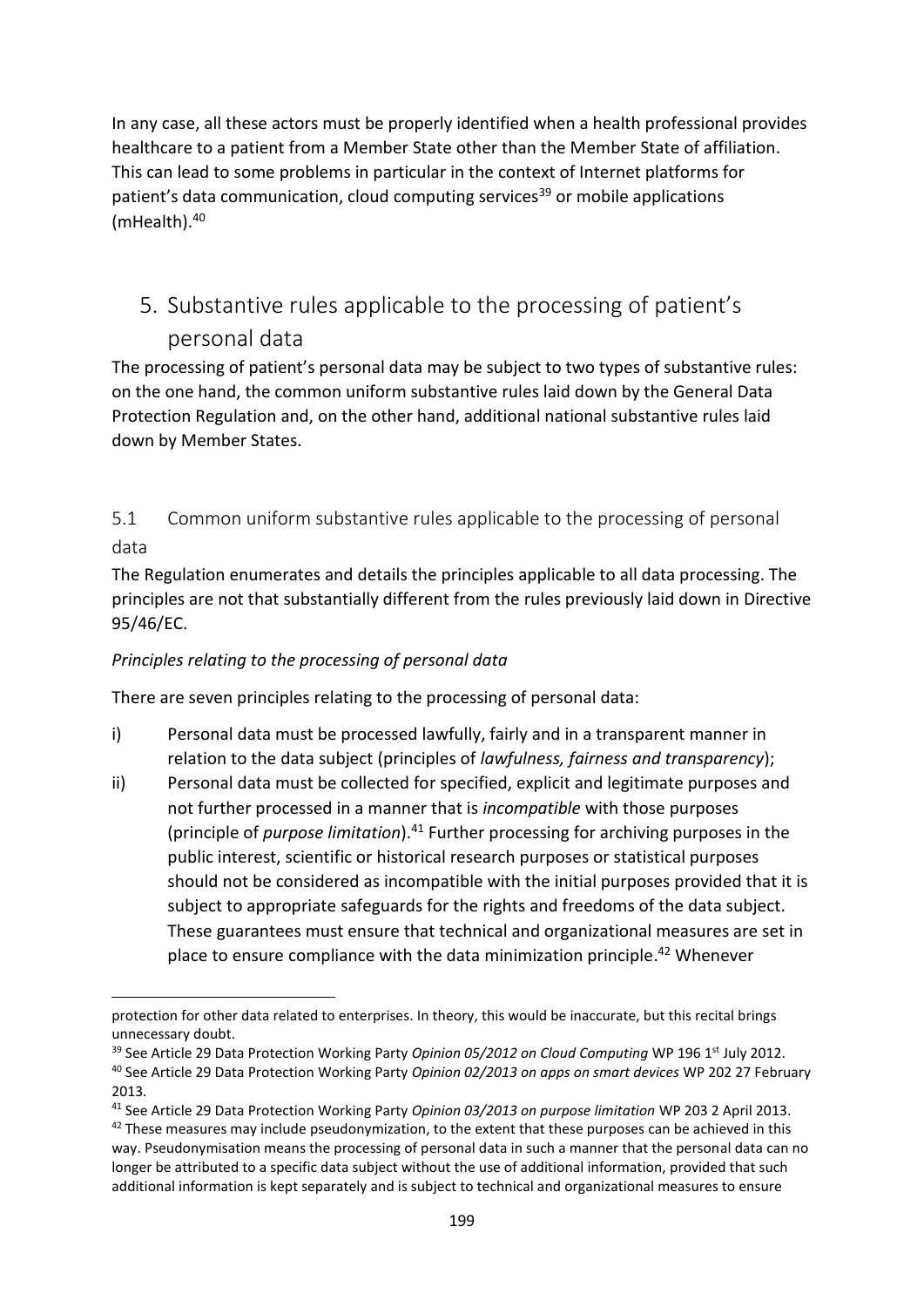possible, further processing should not or no more allow for the identification of the data subject.

- iii) Personal data must be adequate, relevant and limited to what is necessary in relation to the purposes for which they are processed (principle of *data minimization*).
- iv) Personal data must be accurate and, where necessary, kept up to date. Every reasonable step must be taken to ensure that personal data that are inaccurate, having regard to the purposes for which they are processed, are erased or rectified without delay (principle of *accuracy*).
- v) Personal data must be kept in a form which permits identification of data subjects for no longer than is necessary for the purposes for which the personal data are processed (principle of *storage limitation*). Personal data may be stored for longer periods insofar as the personal data will be processed solely for archiving purposes in the public interest, scientific or historical research purposes or statistical purposes provided that it is subject to appropriate safeguards for the rights and freedoms of the data subject. These guarantees must ensure that technical and organizational measures are set in place to ensure compliance with the data minimization principle.<sup>43</sup> Whenever possible, further processing should not or no more allow for the identification of the data subject.
- vi) Personal data must be processed in a manner that ensures an appropriate security of the personal data, including protection against unauthorized or unlawful processing and against accidental loss, destruction or damage, using appropriate technical or organizational measures (principle of *integrity and confidentiality*).
- vii) The controller is responsible for the compliance with the principles applicable to the processing of personal data. The controller must also, and that is formally new, be able to demonstrate that the data processing is compliant with these principles (principle of *accountability*).<sup>44</sup>

#### *Data processing lawfulness*

The General Data Protection Regulation lists the categories of situations in which it is a priori, lawful, that is to say, as permitted by law, to process personal data.<sup>45</sup> It is assumed, for each of these situations, that it is legitimate in general to process personal data. To put it another way, each of these categories is supposed to represent a situation in which the interests involved are in an acceptable balance. The interests to be taken into consideration are those of the data controller, the data subject and the community. In line with the legitimation mechanisms set up in Directive 95/46/EC, it is of course necessary to verify in each individual case for each data processing taken and considered separately and

that the personal data are not attributed to an identified or identifiable natural person (Article 4.5 of the Regulation).

<sup>43</sup> ibid.

<sup>44</sup> See Article 29 Data Protection Working Party *Opinion 3/2010 on the principle of accountability* WP 173 13 July 2010.

<sup>45</sup> See Article 6 of the Regulation and the possibility of special arrangements for processing imposed by law or carried out in the public interest or in the exercise of official authority by the controller and the flexibility of the criterion for the compatibility of further data processing.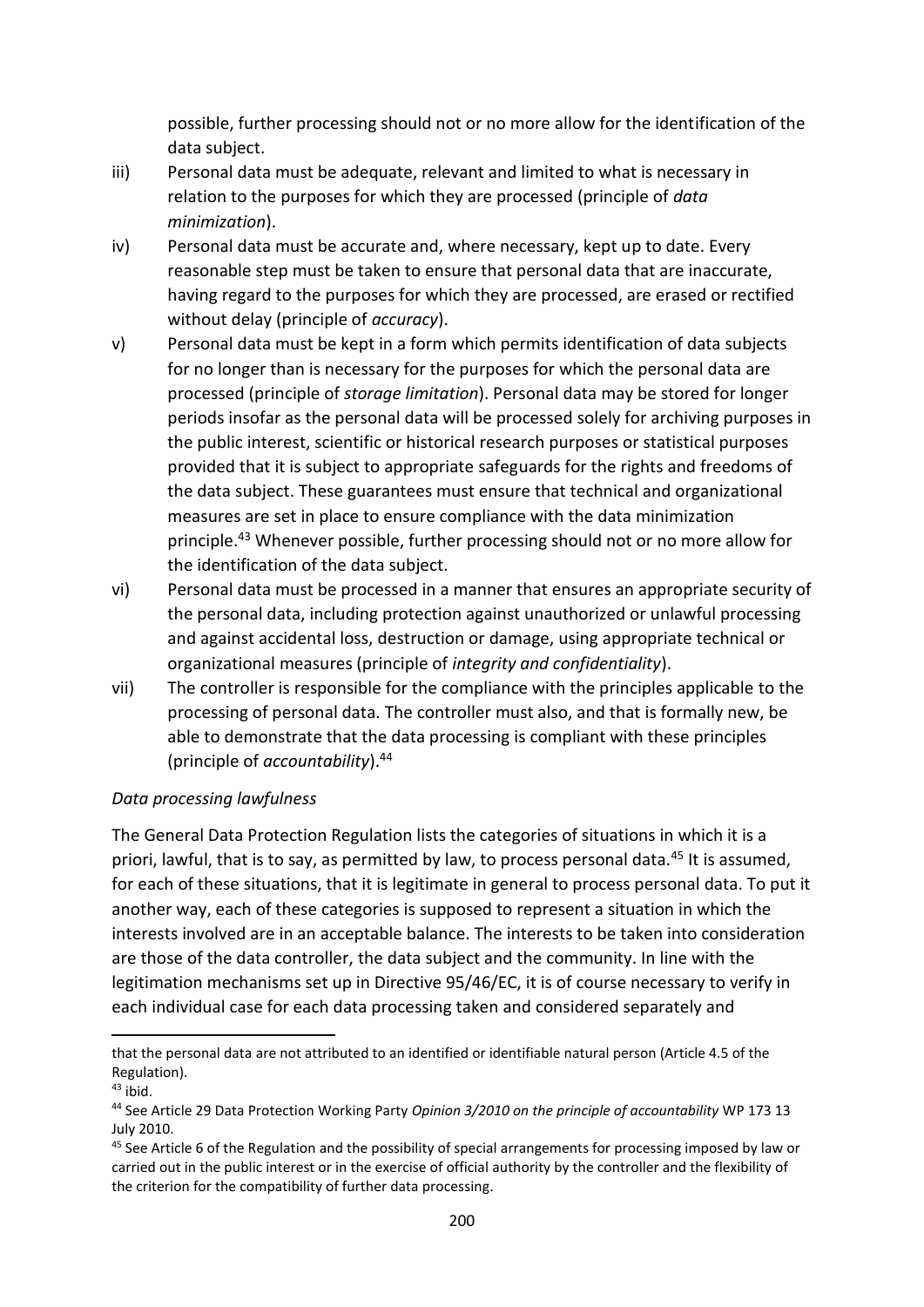individually whether there is a fair balance between these three kind of interests *in concreto* and not only *a priori* and *in abstracto*. In this respect, changing the balance of interests over time will have the effect of removing the legitimacy of the data processing for the future. The data processing will have to be stopped except for a solution to satisfactorily rebalance the interests involved. It must be reiterated that the assessment of the legitimacy of data processing is sensitive to other aspects of the implementation of data protection, such as the level of confidentiality and security of the data processing, the level of control exercised by the national supervisory authority, the degree of necessity of the purpose pursued, and so on.

The rule regarding the processing of sensitive data is well known and has not changed: the processing of personal data revealing racial or ethnic origin, political opinions, religious or philosophical beliefs, or trade union membership, and the processing of genetic data, biometric data for the purpose of uniquely identifying a natural person, data concerning health<sup>46</sup> or data concerning a natural person's sex life or sexual orientation are prohibited.<sup>47</sup> This prohibition does not apply in the situations detailed in the Regulation, $48$  without prejudice to the need to verify *in concreto* the existence of a fair balance between the interests involved in each processing.

If the purposes for which a controller processes personal data do not or do no longer require the identification of a data subject by the controller, the controller is no more be obliged to maintain, acquire or process additional information in order to identify the data subject for the sole purpose of complying with the General Data Protection Regulation.<sup>49</sup> In addition, the Regulation provides that, if possible, the controller will inform the data subject when it is able to demonstrate that it is not in a position to identify the data subject (sic). In such cases, the data subject must provide additional information to enable the data controller to control his or her identity identify for the purpose of exercising his or her right of access, to rectify, to cancel, to limitation of treatment, to notification of rectification or deletion of data or limitation of processing, or to data portability.<sup>50</sup>

<sup>46</sup> Data concerning health means personal data related to the physical or mental health of a natural person, including the provision of health care services, which reveal information about his or her health status (Article 4.15 of the Regulation). Recital 35 of the Regulation provides that "Personal data concerning health should include all data pertaining to the health status of a data subject which reveal information relating to the past, current or future physical or mental health status of the data subject. This includes information about the natural person collected in the course of the registration for, or the provision of, health care services as referred to in Directive 2011/24/EU of the European Parliament and of the Council to that natural person; a number, symbol or particular assigned to a natural person to uniquely identify the natural person for health purposes; information derived from the testing or examination of a body part or bodily substance, including from genetic data and biological samples; and any information on, for example, a disease, disability, disease risk, medical history, clinical treatment or the physiological or biomedical state of the data subject independent of its source, for example from a physician or other health professional, a hospital, a medical device or an in vitro diagnostic test".

<sup>47</sup> Article 9.1 of the Regulation.

<sup>48</sup> Article 9.2 of the Regulation.

<sup>49</sup> Article 11.1 of the Regulation.

<sup>50</sup> See Article 11.2 of the Regulation.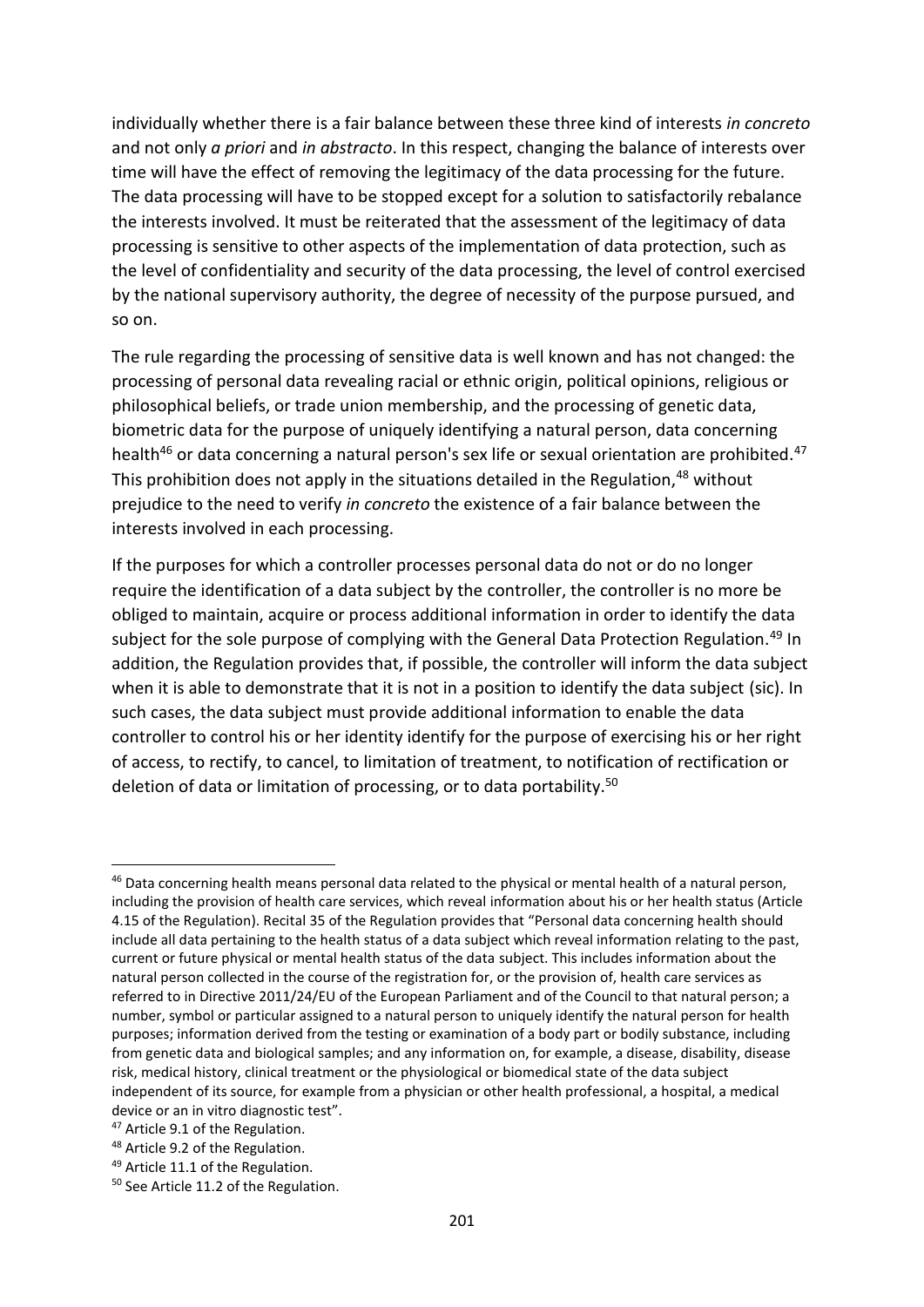None of this prevents the data controller from being, for the rest, subject to all the other obligations arising from the General Data Protection Regulation.

5.2 Additional national substantive rules applicable to the processing of personal data related to health

Surprisingly, while one of the objectives of the reform of the legal framework for data protection was to eliminate inconsistencies between Member States regarding the processing of personal data relating to health, the General Data Protection Regulation provides that, in respect of the subsidiarity principle, Member States may maintain or introduce further conditions, including limitations, with regard to the processing of genetic data, biometric data or data concerning health.<sup>51</sup> It follows that the differences between Member States, which have been strongly condemned, are likely to increase in the matter of personal data related to health.

It remains, of course, that, in any case, Member States are bound by the common legal framework that emerges from the case-law of the European Court of Human Rights in the field of data protection and by the rights therefore granted to individuals in terms of data control (situations in which the Court considers that the person is entitled to expect that data will not be disclosed without his or her consent), data access (including access to medical records) or medical records security, for example.

It should be noted that the General Data Protection Regulation does not lay down criteria for delimiting the territorial scope of the national provisions that Member States might adopt regarding the processing of genetic data, biometric data or health.<sup>52</sup>

# 6. Patient's rights on the processing of personal data

Where Directive 95/46/EC formally recognized three rights (right of access, right to object to data processing and right not to be subject to individual automated decisions), the General Data Protection Regulation grants data subject with eight rights (right to information, right of access, right to rectification, right to erase, right to limit treatment, right to data portability, right to object to data processing and right not to be subject to automated individual decisions). 53

 $\overline{a}$ 

<sup>&</sup>lt;sup>51</sup> Article 9.4 of the Regulation.

<sup>52</sup> Article 9.4 *in fine* of the Regulation.

<sup>&</sup>lt;sup>53</sup> See the limits which may be imposed on these rights by Union law or by the law of the Member State to which the controller or processor is subject, by means of legislative measures, in accordance with Article 23 of the Regulation. These limits are permissible only if they respect the essence of fundamental rights and freedoms and are necessary and proportionate measures in a democratic society to guarantee one of the objectives listed in this provision.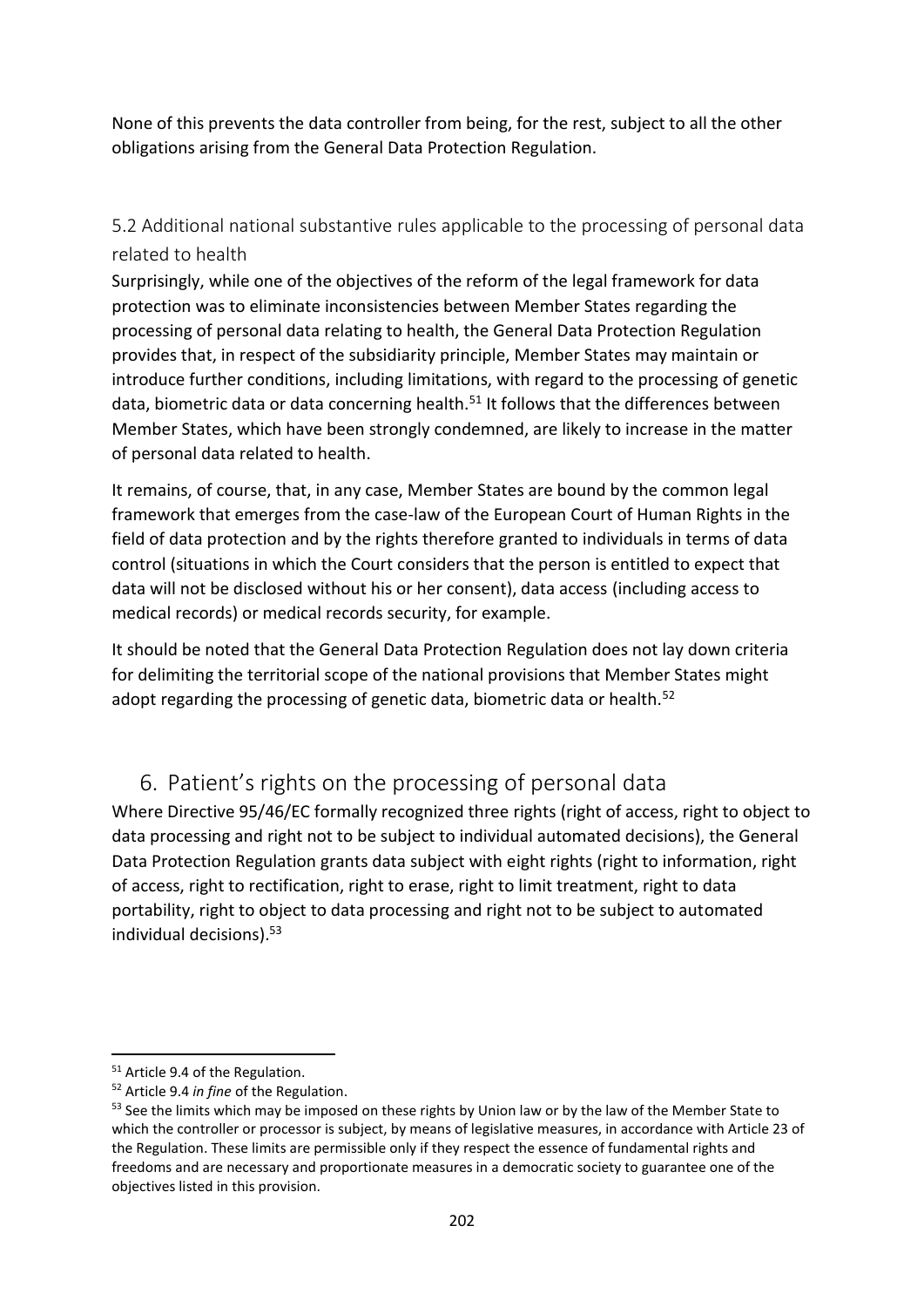In particular, the right to data portability<sup>54</sup> means that, where the data are processed on the basis of the data subject's consent or a contract and by automated means, the data subject has the right to request and receive in a structured, commonly used and machine-readable format, the data he or she has provided to the data controller. The data subject is then entitled to forward these data to another data controller. The data subject may also ask the first controller to send them directly to another data controller if technically feasible.<sup>55</sup> This right inevitably brings to mind the situation in which the patient's medical record is communicated between healthcare professionals in order to ensure the continuity of care. The implementation of this newly formalized right may therefore not be a problem in the health sector as long as it is extended to data not provided by the patient.<sup>56</sup>

That being said, the real challenge is to know how these rights will really and effectively prosper in the light of the debates around cloud computing services, big data and mobile applications,<sup>57</sup> and whether this formal increase in the number of rights will improve data protection and the benefit to the patient from the information society participation. Doubt is permitted.

# 7. Additional obligations of the data controller and processor

Beyond the uniform substantive rules laid down by the General Data Protection Regulation and the substantive rules that national law of each Member State could add, the data controller (and the processor)<sup>58</sup> is subject to another series of general obligations which represent as many new uniform substantive rules to comply with.

#### *Implementation of technical and organizational measures*

The data controller (and processor) must implement appropriate technical and organizational measures to ensure and to be able to demonstrate that the data processing is performed in accordance with the General Data Protection Regulation. In doing so, the data controller has to take into account the nature, scope, context and purposes of processing as well as the risks of varying likelihood and severity for the rights and freedoms of natural persons. Those measures must be reviewed and updated where necessary. Where

 $\overline{a}$ <sup>54</sup> Article 29 Data Protection Working Party *Guidelines on the right to data portability* WP 242 13 December 2016.

<sup>&</sup>lt;sup>55</sup> See Article 20 of the Regulation. This right is without prejudice to the right to erasure or to be forgotten. That right does not apply to processing necessary for the performance of a task carried out in the public interest or in the exercise of official authority vested in the controller. In addition, it cannot adversely affect the rights and freedoms of others.

<sup>&</sup>lt;sup>56</sup> In any case, Article 4.2 (f) of Directive 2011/24/EC provides that "in order to ensure continuity of care, patients who have received treatment are entitled to a written or electronic medical record of such treatment, and access to at least a copy of this record in conformity with and subject to national measures implementing Union provisions on the protection of personal data, in particular Directives 95/46/EC and 2002/58/EC*"*. <sup>57</sup> What about algorithmic governance in healthcare?

<sup>&</sup>lt;sup>58</sup> See Article 26 of the Regulation for the case of joint data controllers, Article 27 for the representative of data controllers or processors who are not established in the territory of the European Union and Article 28 for the special rules applicable to processors.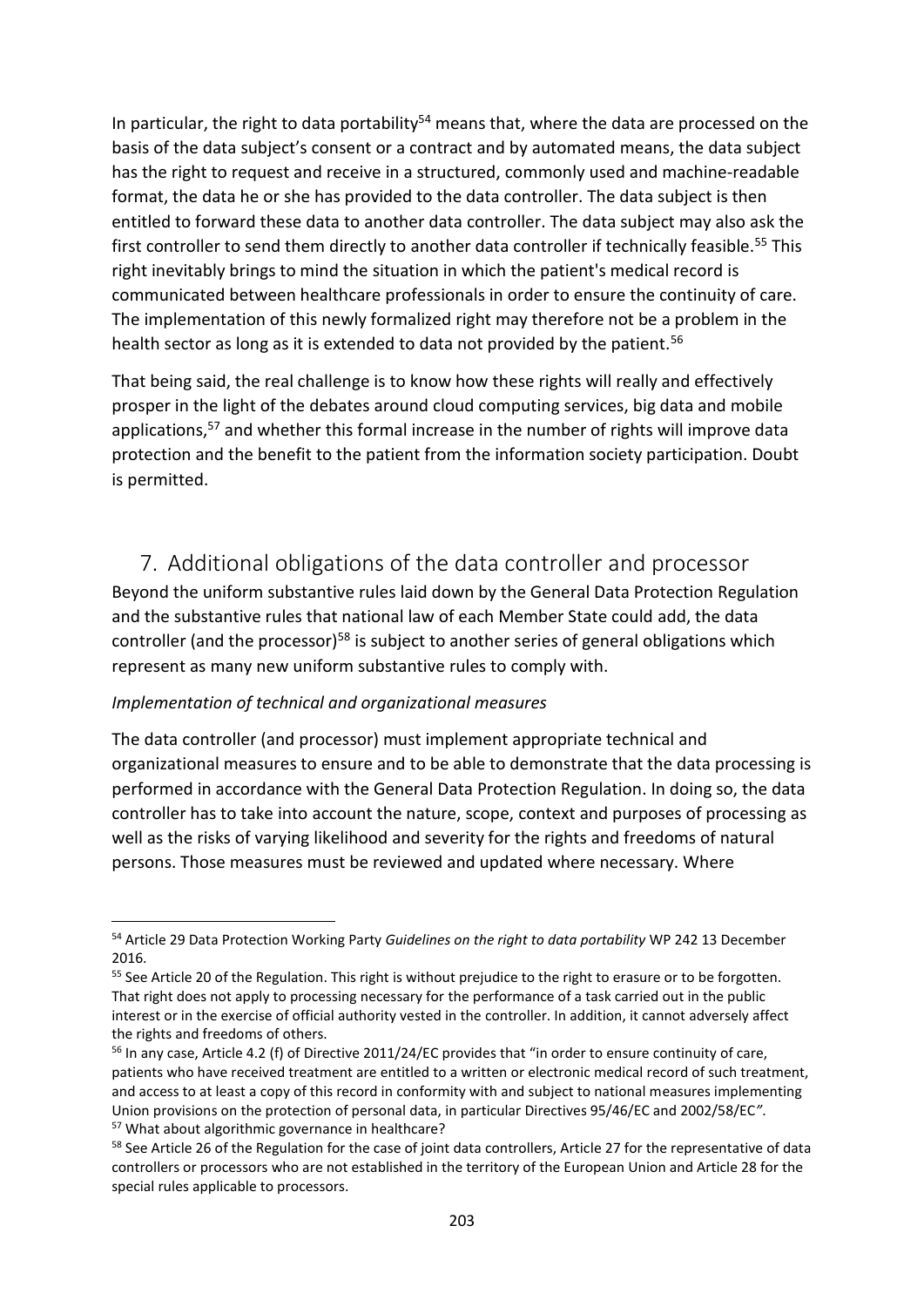proportionate in relation to processing activities, these measures must include the implementation of appropriate data protection policies by the data controller.<sup>59</sup>

#### *Privacy by design*

The data controller (and processor) must implement, both at the time of the determination of the means for processing and at the time of the processing itself, appropriate technical and organizational measures (such as pseudonymization) which are designed to implement data-protection principles (such as data minimization) in an effective manner and to integrate the necessary safeguards into the processing in order to meet the requirements of General Data Protection Regulation and protect the rights of data subjects. In doing so, the data controller has to take into account the state of the art, the cost of implementation and the nature, scope, context and purposes of processing as well as the risks of varying likelihood and severity for rights and freedoms of natural persons posed by the processing.<sup>60</sup>

#### *Privacy by default*

The data controller (and processor) must implement appropriate technical and organizational measures for ensuring that, by default, only personal data which are necessary for each specific purpose of the processing are processed. That obligation applies to the amount of personal data collected, the extent of their processing, the period of their storage and their accessibility. In particular, such measures must ensure that by default personal data are not made accessible without the individual's intervention to an indefinite number of natural persons.<sup>61</sup>

#### *Processing on instruction*

As a rule, the processor and any person acting under the authority of the data controller or processor who has access to personal data cannot process these data unless instructed by the data controller, unless a legal duty to do so imposed by Union law or the law of a Member State. 62

#### *Records of processing activities*

Due to a lack of understanding of its use in the daily enforcement of the data subject's rights, the General Data Protection Regulation regrettably has ended the obligation to held a public registry which was easily accessible on line by everyone. This public registry has been replaced by the data controller obligation to maintain a record of processing activities.<sup>63</sup> This means that a unique public registry has been replaced by a multitude of private registries which are not freely and unconditionally accessible. Moreover, this

1

<sup>&</sup>lt;sup>59</sup> See Article 24 of the Regulation. The application of an approved code of conduct or approved certification mechanisms may serve as a means of demonstrating compliance with the obligations of the data controller.  $60$  On this, see Article 25.1 of the Regulation. An approved certification mechanism may serve as an element to demonstrate compliance with these requirements.

 $61$  See Article 25.2 of the Regulation. Again, an approved certification mechanism can serve as an element to demonstrate compliance with these requirements.

<sup>&</sup>lt;sup>62</sup> Article 29 of the Regulation.

<sup>&</sup>lt;sup>63</sup> See Article 30 of the Regulation. This register may be in written or electronic form. It must be made available to the supervisory authority on request.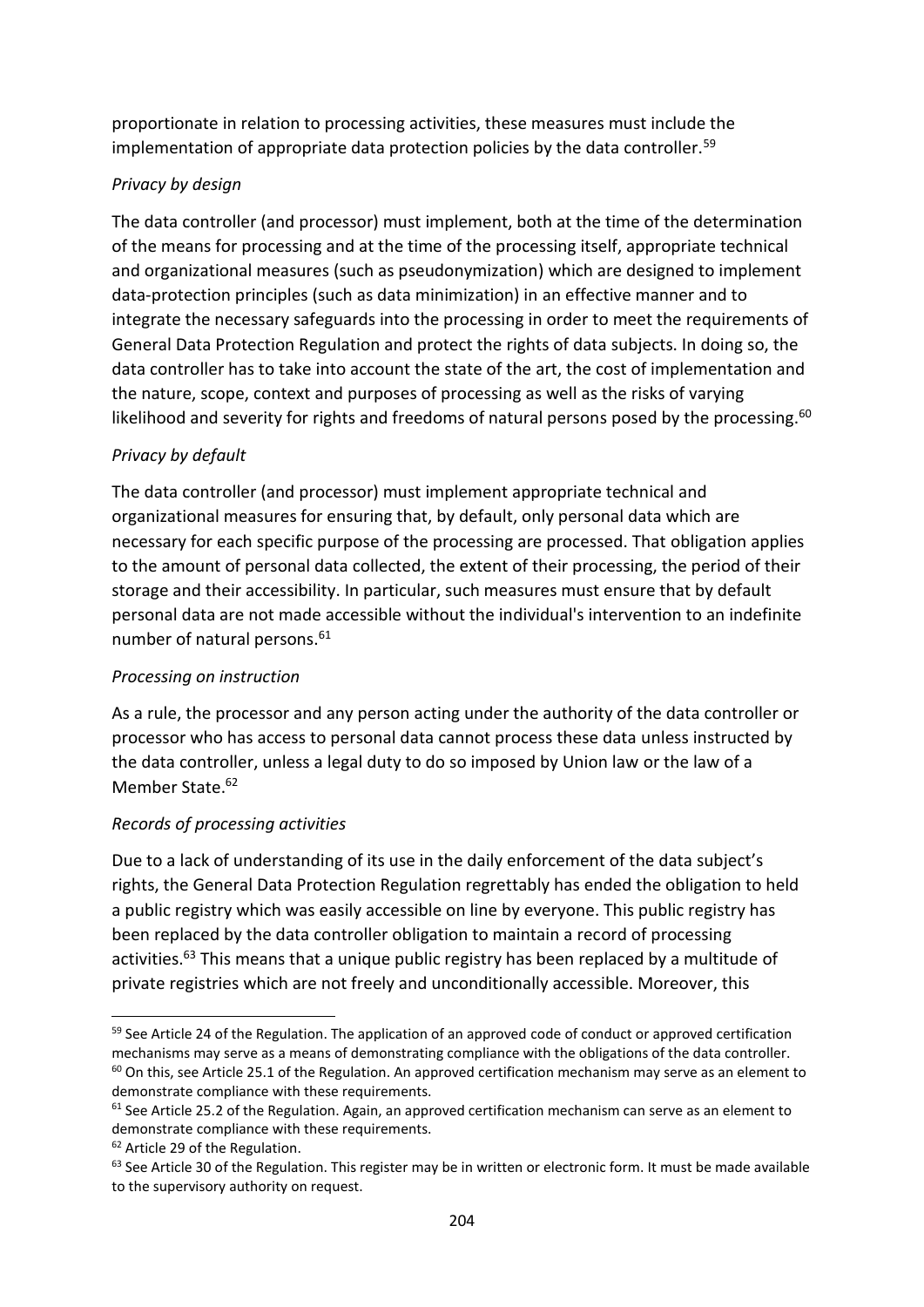obligation does not apply to an enterprise or an organization employing fewer than 250 persons unless the processing is likely to result in a risk to the rights and freedoms of data subjects, the processing is not occasional or the processing includes special categories of data or personal data relating to criminal convictions and offences.<sup>64</sup>

Similarly, and under the same conditions as the data controller, each processor and, where appropriate, the processor's representative, must maintain a record of all categories of processing activities carried out on behalf of the data controller.

#### *Cooperation with supervisory authorities*

The data controller and the processor and, where applicable, their representatives, must cooperate, on request, with the supervisory authority in the performance of its tasks.<sup>65</sup>

#### *Security of personal data*

The data controller and processor must implement appropriate technical and organizational measures to ensure a level of security appropriate to the risk. They must take into account the state of the art, the costs of implementation and the nature, scope, context and purposes of processing as well as the risk of varying likelihood and severity for the rights and freedoms of natural persons. In assessing the appropriate level of security, they must take into account in particular the risks presented by the data processing, in particular from accidental or unlawful destruction, loss, alteration, unauthorized disclosure of, or access to personal data transmitted, stored or otherwise processed. 66

In any case, the data controller and processor must take steps to ensure that any natural person acting under the authority of the controller or the processor who has access to personal data does not process them except on instructions from the controller, unless required to do so by Union or Member State law.

#### *Notification of personal data breach to supervisory authorities and data subjects*

In the case of a breach of security leading to the accidental or unlawful destruction, loss, alteration, unauthorized disclosure of, or access to, personal data transmitted, stored or otherwise processed (known as *personal data breach*),*<sup>67</sup>* the data controller must without undue delay and, where feasible, not later than 72 hours after having become aware of it,  $68$ notify the personal data breach to the competent supervisory authority.<sup>69</sup> The data

<sup>1</sup> <sup>64</sup> See Article 30.5 of the Regulation.

 $65$  Article 31 of the Regulation. The application of an approved Code of Conduct or an approved certification mechanism may serve as an element to demonstrate compliance with data processing security requirements. <sup>66</sup> See Article 32 of the Regulation.

<sup>67</sup> Article 4.12 of the Regulation. See Article 29 Data Protection Working Party Working *Document 01/2011 on the current EU personal data breach framework and recommendations for future policy developments* WP 184 5 April 2011 and *Opinion 03/2014 on Personal Data Breach Notification* WP 213 25 March 2014.

 $68$  See Article 33 of the Regulation. Where the notification to the supervisory authority is not made within 72 hours, it has to be accompanied by reasons for the delay. Where, and in so far as, it is not possible to provide the information at the same time, the information may be provided in phases without undue further delay.  $69$  The notification must, at least: i. describe the nature of the personal data breach including where possible,

the categories and approximate number of data subjects concerned and the categories and approximate number of personal data records concerned; ii. communicate the name and contact details of the data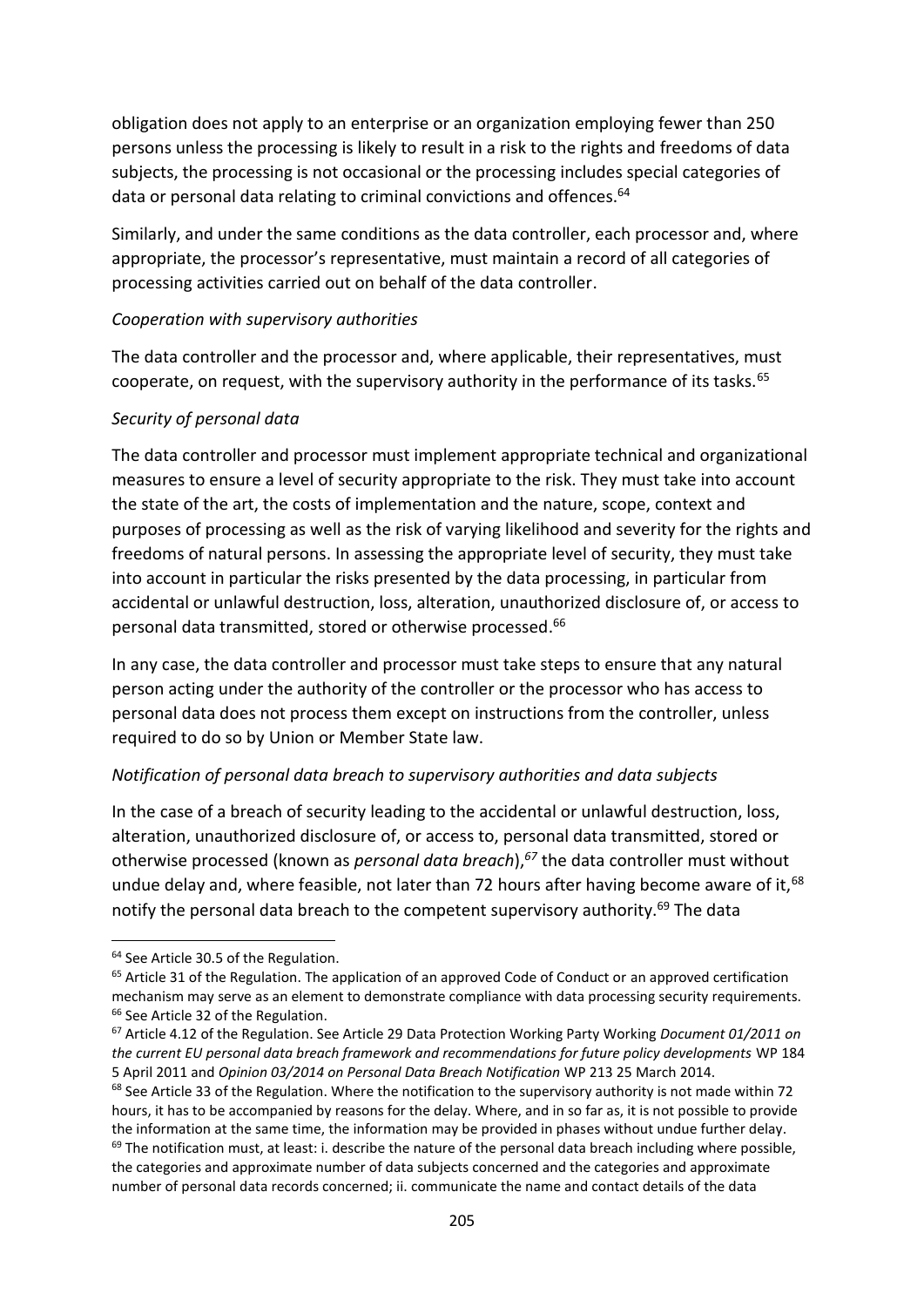controller is exempted when the personal data breach is unlikely to result in a risk to the rights and freedoms of natural persons. But, in any case, the data controller must document any personal data breaches, including the facts relating to the personal data breach, its effects and the remedial action taken. That documentation must enable the supervisory authority to verify the compliance with the obligations applicable to the data controller.

Similarly, the processor must notify to the data controller without undue delay after becoming aware of a personal data breach. It must be assumed that it is also required to document any data breaches even if this is not expressly foreseen in the Regulation.

Asymmetrically in relation to the obligation to notify the supervisory authority, the data controller must only communicate the personal data breach to the data subject if the breach is likely to result in a high risk to the rights and freedoms of natural persons. The communication must be done without undue delay. The communication to the data subject must describe in clear and plain language the nature of the personal data breach including where possible, the categories and approximate number of data subjects concerned and the categories and approximate number of personal data records concerned. It must also contain the name and contact details of the data protection officer or any other contact point where more information can be obtained, the likely consequences of the personal data breach, the measures taken or proposed to be taken by the controller to address the personal data breach, including, where appropriate, measures to mitigate its possible adverse effects.

However, even in the event of a high risk to rights and freedoms, this communication is not always required. Furthermore, if the data controller has not already communicated the data breach to the data subject, the supervisory authority may, after examining whether this data breach is likely to result in a high risk, require the data controller to do the communication or decide that the controller is in one of the situations in which he is exempted to do so.<sup>70</sup>

#### *Privacy impact assessment*

Prior to the processing, the data controller must carry out an assessment of the impact of the envisaged processing operations on the protection of personal data<sup>71</sup> where a type of processing, particularly when using new technologies, and taking into account the nature, scope, context and purposes of the processing, is likely to result in a high risk to the rights

1

protection officer or other contact point where more information can be obtained; iii. describe the likely consequences of the personal data breach; iv. describe the measures taken or proposed to be taken by the controller to address the personal data breach, including, where appropriate, measures to mitigate its possible adverse effects.

<sup>70</sup> Article 34 of the Regulation.

<sup>71</sup> See: D Wright and P De Het (eds), *Privacy Impact Assessment*, Law, Governance and Technology Series, volume 6, Springer, 2012 and Article 29 Data Protection Working Party *Guidelines on Data Protection Impact*  Assessment (DPIA) and determining whether processing is "likely to result in a high risk" for the purposes of *Regulation 2016/679* WP 248 4 April 2017.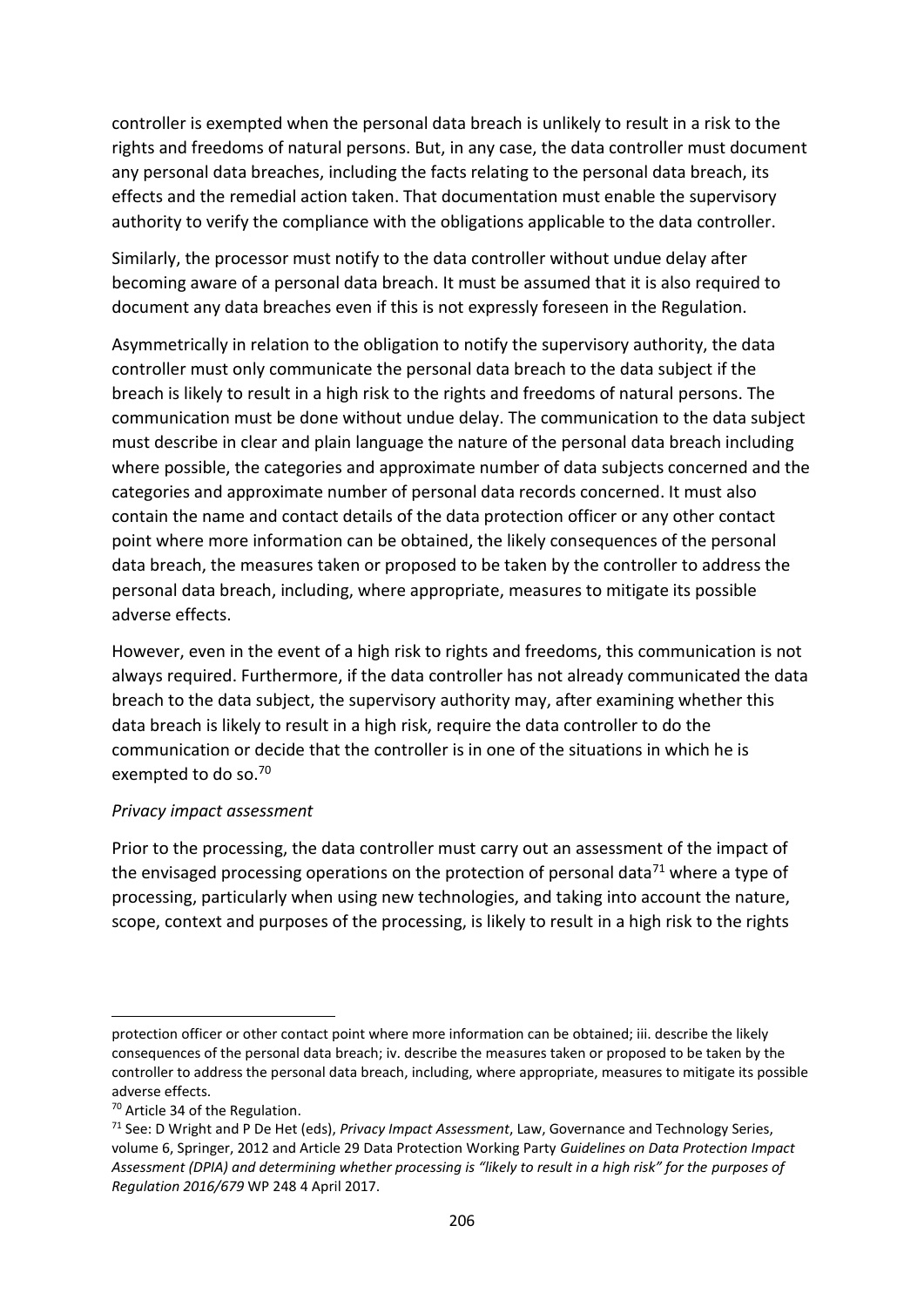and freedoms of natural persons. The controller will seek the advice of the data protection officer, where designated, when carrying out a data protection impact assessment.<sup>72</sup>

The data controller will consult the supervisory authority prior to processing where a data protection impact assessment indicates that the processing would result in a high risk in the absence of measures taken by the controller to mitigate the risk.<sup>73</sup>

Where the supervisory authority is of the opinion that the processing would infringe the General Data Protection Regulation, especially when the data controller has insufficiently identified or mitigated the risk, the supervisory authority must, within period of up to eight weeks of receipt of the request for consultation, provide written advice to the controller and, where applicable to the processor, and may use any of its investigating powers, correcting powers, advisory powers or any other power conferred by its national law.<sup>74</sup>

#### *Data protection officer*

**.** 

The obligation to appoint a data protection officer is one of the measures that has received particular attention. Beyond the situation in which that this designation is required under organizational measures to ensure the security and confidentiality of data processing, the

<sup>74</sup> See Article 58 of the Regulation.

<sup>&</sup>lt;sup>72</sup> See Article 35 of the Regulation. A single assessment may address a set of similar processing operations that present similar high risks. The controller shall seek the advice of the data protection officer, where designated, when carrying out a data protection impact assessment (leaving open the question of the obligation to do so when the controller had no obligation (formally or in the framework of technical and organizational measures) to designate one but still did it).

The supervisory authority must establish and make public a list of the kind of processing operations which are subject to the requirement for a data protection impact assessment. The supervisory authority must communicate those lists to the European Data Protection Board. The supervisory authority may also establish and make public a list of the kind of processing operations for which no data protection impact assessment is required. The supervisory authority shall communicate those lists to the European Data Protection Board. Prior to the adoption of the lists, the competent supervisory authority will apply the consistency mechanism where such lists involve processing activities which are related to the offering of goods or services to data subjects or to the monitoring of their behavior in several Member States, or may substantially affect the free movement of personal data within the Union.

Compliance with approved codes of conduct by the relevant controllers or processors must be taken into due account in assessing the impact of the processing operations performed by such controllers or processors, in particular for the purposes of a data protection impact assessment.

Where appropriate, the data controller must seek the views of data subjects or their representatives on the intended processing, without prejudice to the protection of commercial or public interests or the security of processing operations.

 $73$  When consulting the supervisory authority pursuant to paragraph 1, the controller shall provide the supervisory authority with (Article 36.3 of the Regulation): i) where applicable, the respective responsibilities of the controller, joint controllers and processors involved in the processing, in particular for processing within a group of undertakings; ii) the purposes and means of the intended processing; iii) the measures and safeguards provided to protect the rights and freedoms of data subjects pursuant to this Regulation; iv) where applicable, the contact details of the data protection officer; v) the data protection impact assessment; vi) and any other information requested by the supervisory authority.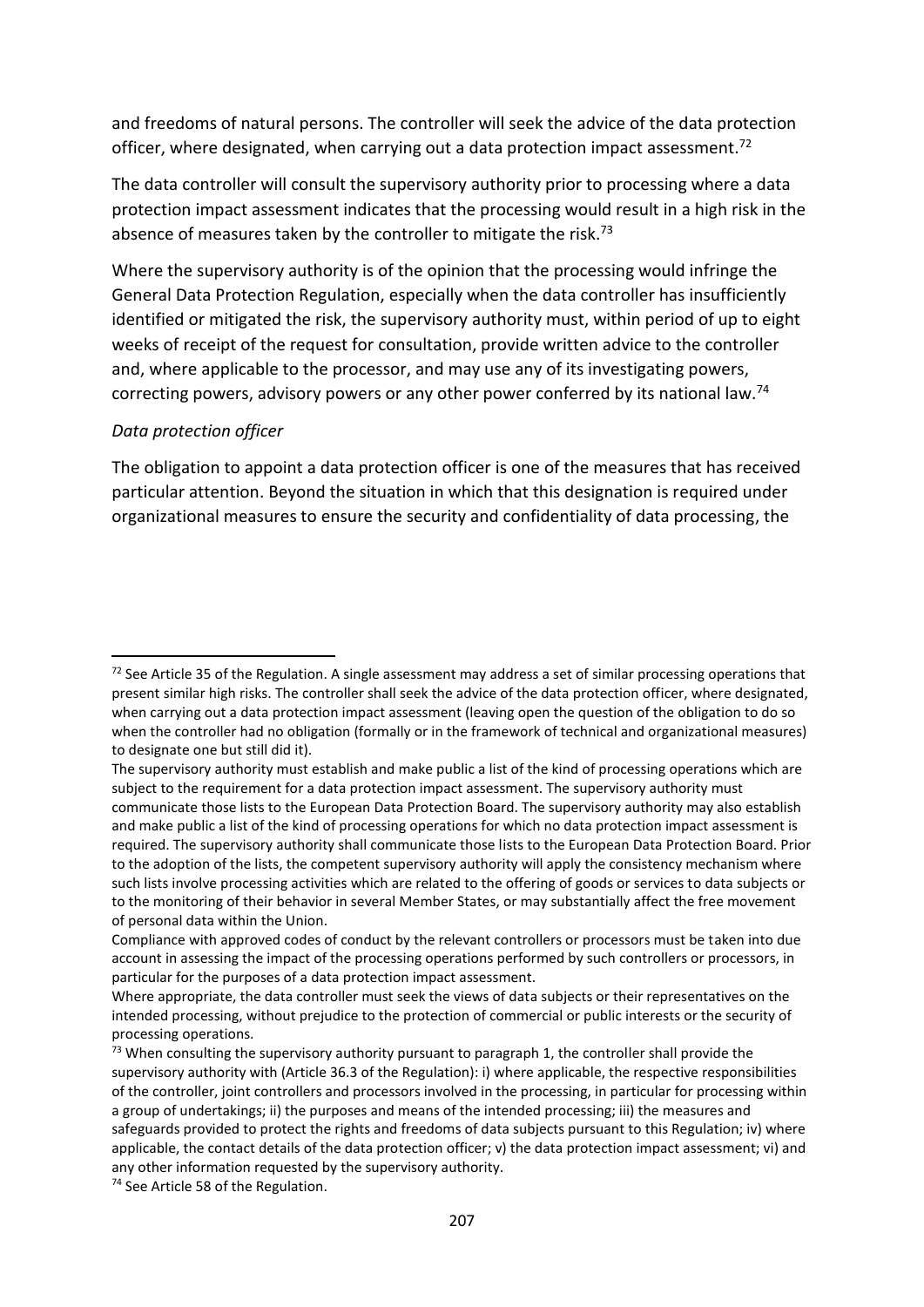data controller and the processor are in any case obliged to designate a data protection officer<sup>75</sup> in three cases:<sup>76</sup>

- the processing is carried out by a public authority or body, except for courts acting in their judicial capacity;<sup>77</sup>
- the core activities of the controller or the processor consist of processing operations which, by virtue of their nature, their scope or purposes, require regular and systematic monitoring of data subjects on a large scale;
- the core activities of the controller or the processor consist of processing on a large scale of special categories of data and personal data relating to criminal convictions and offences.

# 8. Specific data protection bodies, mechanisms and remedies

In order to ensure data protection effectiveness, provision was made to create specific data protection authorities as well as specific mechanisms and remedies.

#### 8.1 Supervisory authorities

At the level of the Member States, each Member State must provide for one or more independent public authorities to be responsible for monitoring the application of the General Data Protection Regulation, in order to protect the fundamental rights and freedoms of natural persons in relation to processing and to facilitate the free flow of

<sup>1</sup> <sup>75</sup> Article 37 of the Regulation: the data protection officer must be designated on the basis of professional qualities and, in particular, expert knowledge of data protection law and practices and the ability to fulfil its tasks. The data protection officer may be a staff member of the controller or processor, or fulfil the tasks on the basis of a service contract. See Article 29 Data Protection Working Party *Guidelines on Data Protection Officers ('DPOs')* WP 243 rev.01 5 April 2017. The data controller or the processor must publish the contact details of the data protection officer and communicate them to the supervisory authority.

 $76$  See Article 37 of the Regulation. A group of undertakings may appoint a single data protection officer provided that a data protection officer is easily accessible from each establishment. Where the controller or the processor is a public authority or body, a single data protection officer may be designated for several such authorities or bodies, taking account of their organizational structure and size. When there is no obligation to appoint a data protection officer, the data controller or processor or associations and other bodies representing categories of data controllers or processors may or, where required by Union or Member State law must, designate a data protection officer. The data protection officer may act for such associations and other bodies representing controllers or processors.

 $77$  There remains to found a justification for this discrimination all the more astonishing at a time when justice tries to reach the 21<sup>st</sup> century.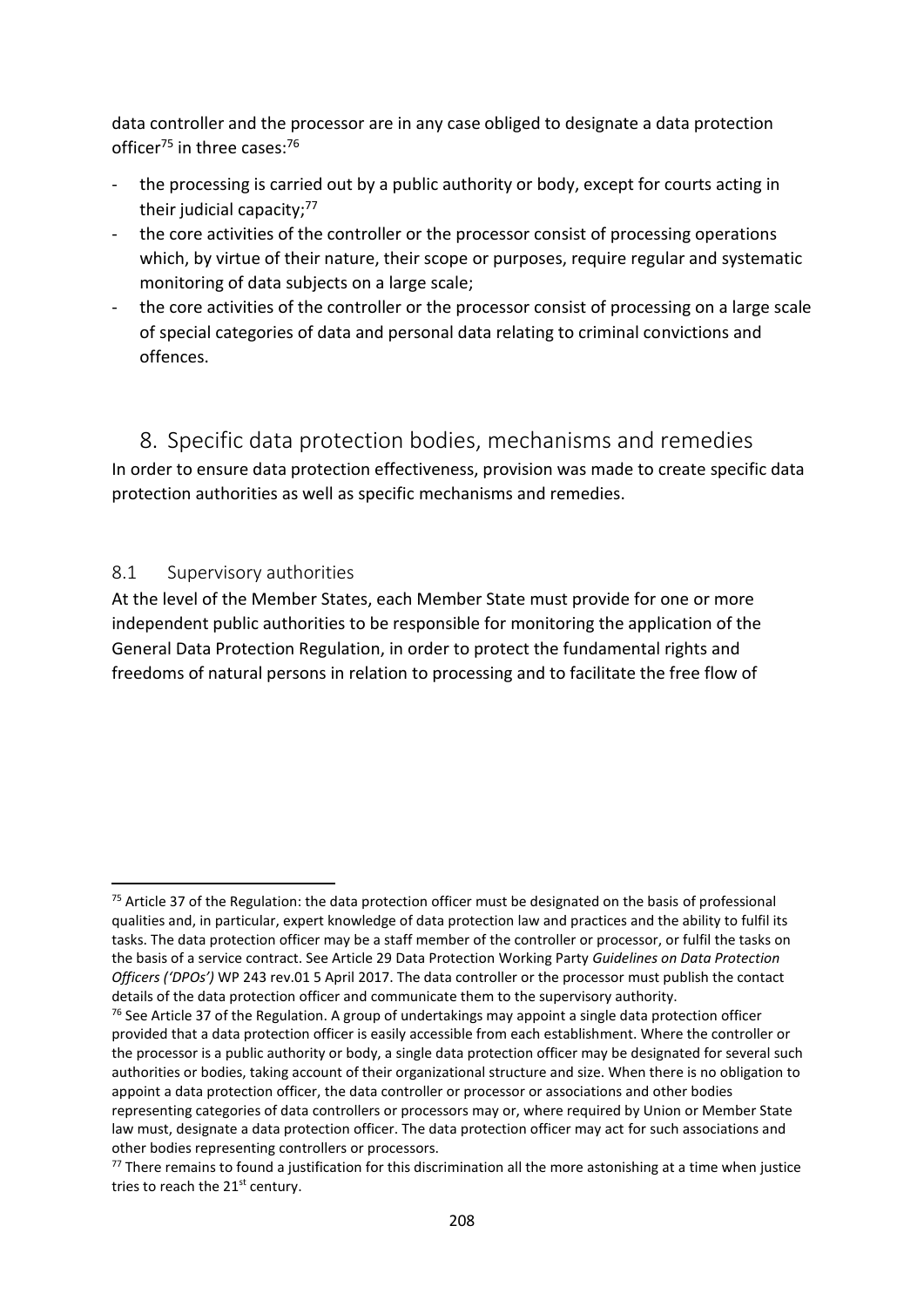personal data within the Union.<sup>78</sup> Each supervisory authority must act with complete independence in performing its tasks and exercising its powers.<sup>79</sup>

At the level of the European Union, the European data protection Board replaces the Working Party on the protection of individuals with regard to the processing of personal data (the Working Party).<sup>80</sup> The Board is composed of the head of one supervisory authority of each Member State and of the European Data Protection Supervisor, or their respective representatives. The Board must act independently when performing its tasks or exercising its powers. In the performance of its tasks or the exercise of its powers, the Board will neither seek nor take instructions from anybody. The Board will draw up an annual report regarding the protection of natural persons with regard to processing in the Union and, where relevant, in third countries and international organizations. The European data protection supervisor will provide the secretariat of the Board.<sup>81</sup>

#### 8.2 Data subject's remedies

Right to lodge a complaint with a supervisory authority

Without prejudice to any other administrative or judicial remedy, every data subject has the right to lodge a complaint with a supervisory authority, in particular in the Member State of his or her habitual residence, place of work or place of the alleged infringement if the data subject considers that the processing of personal data relating to him or her infringes the General Data Protection Regulation.<sup>82</sup>

Right to an effective judicial remedy against a supervisory authority

Without prejudice to any other administrative or non-judicial remedy, each natural or legal person shall have the right to an effective judicial remedy against a legally binding decision of a supervisory authority concerning them.<sup>83, 84</sup>

 $78$  See Article 51 of the Regulation on the principle of independence and Article 55 on the issue of the competence of the supervisory authority (cf. Article 4.22 of the Regulation for the definition of the *supervisory authority concerned*). It is expressly provided that the supervisory authorities are not competent to review the processing operations carried out by the courts in the exercise of their judicial function (Article 55.3 of the Regulation). The duties and powers of the supervisory authorities are detailed in Articles 57 and 58 of the Regulation. See Article 29 Data Protection Working Party *Guidelines for identifying a controller or processor's lead supervisory authority* WP 244 13 December 2016.

<sup>&</sup>lt;sup>79</sup> See Article 52 of the Regulation.

<sup>80</sup> See Article 68 of the Regulation. Article 70 lists its missions.

<sup>81</sup> The European Data Protection Supervisor is also the supervisory authority for EUROPOL.

 $82$  It is not easy to argue that this right exists in the case of a breach of a rule which would be imposed by a Member State within the scope of the discretion which would be accorded to the State for the implementation of a particular provision of the Regulation. See Article 80 on the question of the representation of data subjects.

<sup>83</sup> Directive 95/46/EC already provided that *Decisions by the supervisory authority which give rise to complaints may be appealed against through the courts* (Article 28.3, *in fine*).

<sup>&</sup>lt;sup>84</sup> See Article 78.1 of the Regulation. Proceedings against a supervisory authority must be brought before the courts of the Member State where the supervisory authority is established. Where proceedings are brought against a decision of a supervisory authority which was preceded by an opinion or a decision of the Board in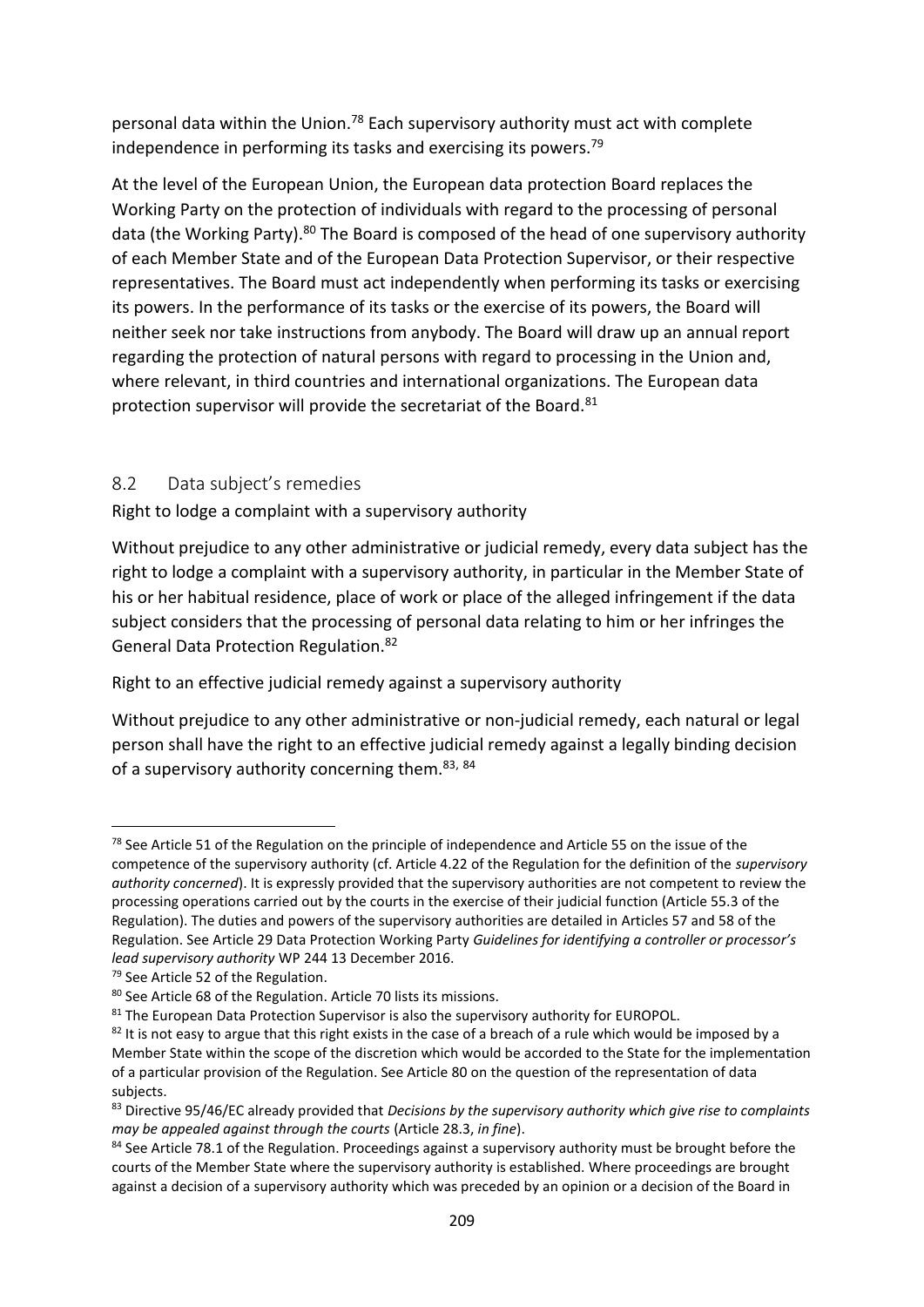Without prejudice to any other administrative or non-judicial remedy, each data subject shall have the right to a an effective judicial remedy where the supervisory authority which is competent does not handle a complaint or does not inform the data subject within three months on the progress or outcome of the complaint. 85

#### Right to an effective judicial remedy against a controller or processor

Without prejudice to any available administrative or non-judicial remedy, including the right to lodge a complaint with a supervisory authority, each data subject shall have the right to an effective judicial remedy where he or she considers that his or her rights under the General Data Protection Regulation have been infringed as a result of the processing of his or her personal data in non-compliance with the General Data Protection Regulation.<sup>86</sup>

#### Right to compensation and liability

 $\overline{a}$ 

Any person who has suffered material or non-material damage as a result of an infringement of the General Data Protection Regulation has the right to receive compensation from the controller or processor for the damage suffered.<sup>87</sup> Any data controller involved in processing is liable for the damage caused by processing which infringes the General Data Protection Regulation. A processor is liable for the damage caused by processing only where it has not complied with obligations of the General Data Protection Regulation specifically directed to processors or where it has acted outside or contrary to lawful instructions from the data controller. A data controller or processor is exempt from liability if it proves that it is not in any way responsible for the event giving rise to the damage. Where more than one data controller or processor, or both a data controller and a processor, are involved in the same processing and where they are responsible for any damage caused by processing, each data controller or processor is liable for the entire damage in order to ensure effective compensation of the data subject.<sup>88</sup>

the consistency mechanism, the supervisory authority shall forward that opinion or decision to the court (Article 78.4 of the Regulation).

<sup>&</sup>lt;sup>85</sup> See Article 78.2 of the Regulation. Proceedings against a supervisory authority must be brought before the courts of the Member State where the supervisory authority is established. Where proceedings are brought against a decision of a supervisory authority which was preceded by an opinion or a decision of the Board in the consistency mechanism, the supervisory authority shall forward that opinion or decision to the court (Article 78.4 of the Regulation).

<sup>&</sup>lt;sup>86</sup> See Article 79.1 of the Regulation. Proceedings against a controller or a processor must be brought before the courts of the Member State where the controller or processor has an establishment. Alternatively, such proceedings may be brought before the courts of the Member State where the data subject has his or her habitual residence, unless the controller or processor is a public authority of a Member State acting in the exercise of its public powers.

<sup>&</sup>lt;sup>87</sup> Court proceedings for exercising the right to receive compensation must be brought before the courts competent under the law of the Member State where the data controller or processor has an establishment. Alternatively, such proceedings may be brought before the courts of the Member State where the data subject has his or her habitual residence, unless the controller or processor is a public authority of a Member State acting in the exercise of its public powers.

<sup>88</sup> See Article 82 of the Regulation. Where a controller or processor has, in accordance with paragraph 4, paid full compensation for the damage suffered, that controller or processor shall be entitled to claim back from the other controllers or processors involved in the same processing that part of the compensation corresponding to their part of responsibility for the damage.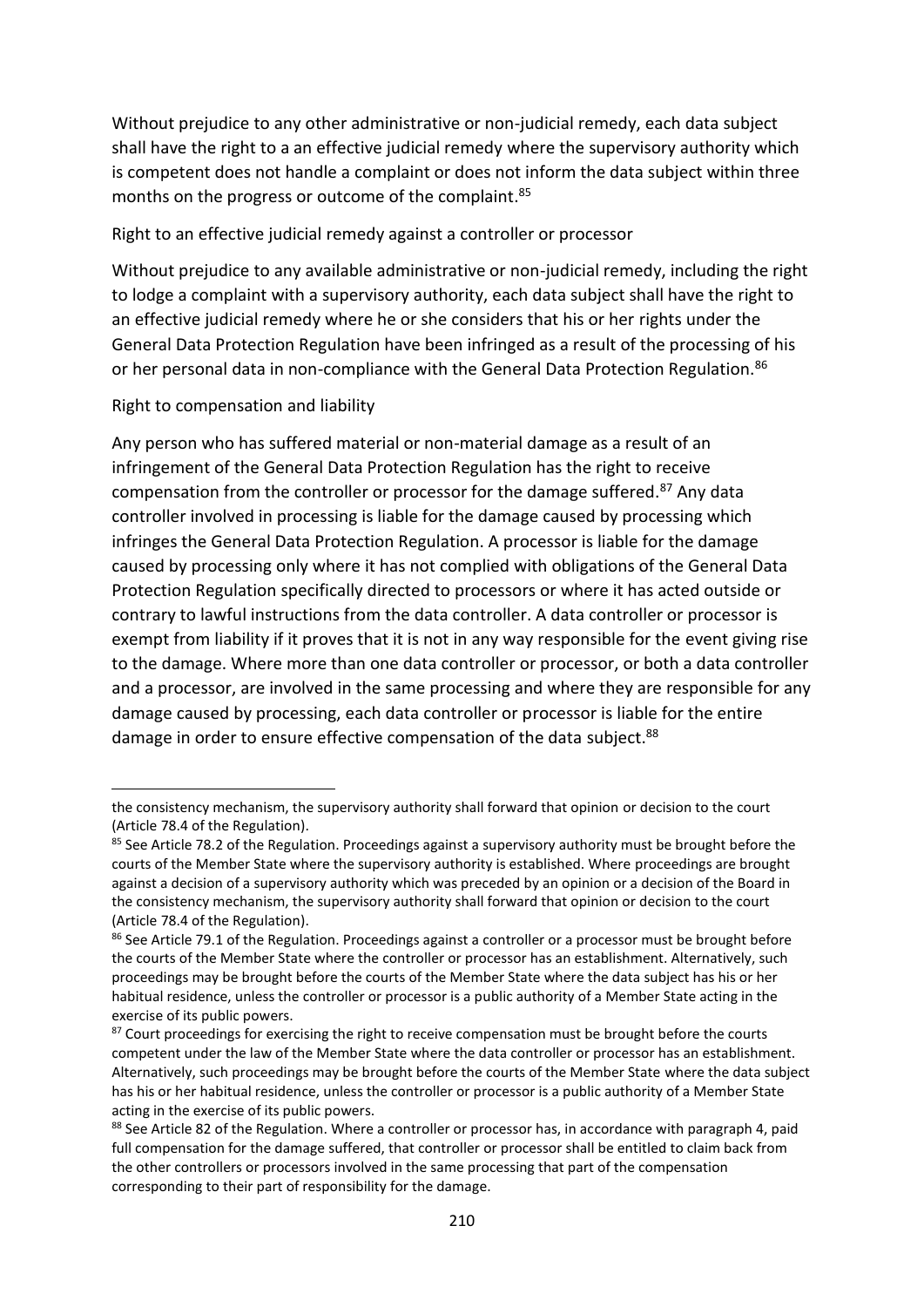#### Administrative fines and penalties

Depending on the circumstances of each individual case, each supervisory authority may impose effective, proportionate and dissuasive administrative fines<sup>89</sup> in addition or in place of corrective measures.<sup>90</sup>

Member States must lay down the rules on other penalties applicable to infringements of the General Data Protection Regulation in particular for infringements which are not subject to administrative fines. They must take all measures necessary to ensure that these penalties are implemented [and enforced]. Such penalties must be effective, proportionate and dissuasive.<sup>91</sup>

# 9. Conclusions

Data protection must be guaranteed in the context of cross-border healthcare provided to a patient by a health professional in a Member State other than the Member State of affiliation. That means that the patient has the right to claim the benefit of this protection in the context of cross-border healthcare. It is therefore not only an obligation on the part of the health professional or the Member State but also, and above all, a right that the patient can claim against them.

The European Union and Member States have maintain the decision to implement a common legal framework for data protection at the European level when adopting the General Data Protection Regulation. However, in the same time, Member States may add national rules for the processing of personal data concerning health. Regarding the specificities and powers of each Member State in the matter of public health, we could wonder whether this decision should not been reversed and whether we should not have instead distinct national legal frameworks with common restrictive rules applicable to the transfer of personal data related to health between Member States. That being said, the right to data protection had to be recognized at the European level especially when considering that some Member States still do not recognize data protection as a fundamental right.

The scope of the General Data Protection Regulation is not clearer than before and regarding the new uniform substantive rules applicable to the processing of personal data, differences between Member States (which have been strongly condemned) are likely to increase in the matter of personal data related to health since Member States may maintain or introduce further conditions, including limitations, with regard to the processing of data concerning health. Of course, Member States are still bound by the common legal framework that emerges from the case-law of the European Court of Human Rights in the field of data protection and by the rights therefore granted to individuals in terms of data

1

<sup>89</sup> On all of this and in particular the factors to be taken into account in each individual case, see Article 83 of the Regulation.

 $90$  See the list of corrective measures in Article 58.2, a) to h), and i) of the Regulation.

<sup>&</sup>lt;sup>91</sup> See Article 84 of the Regulation.